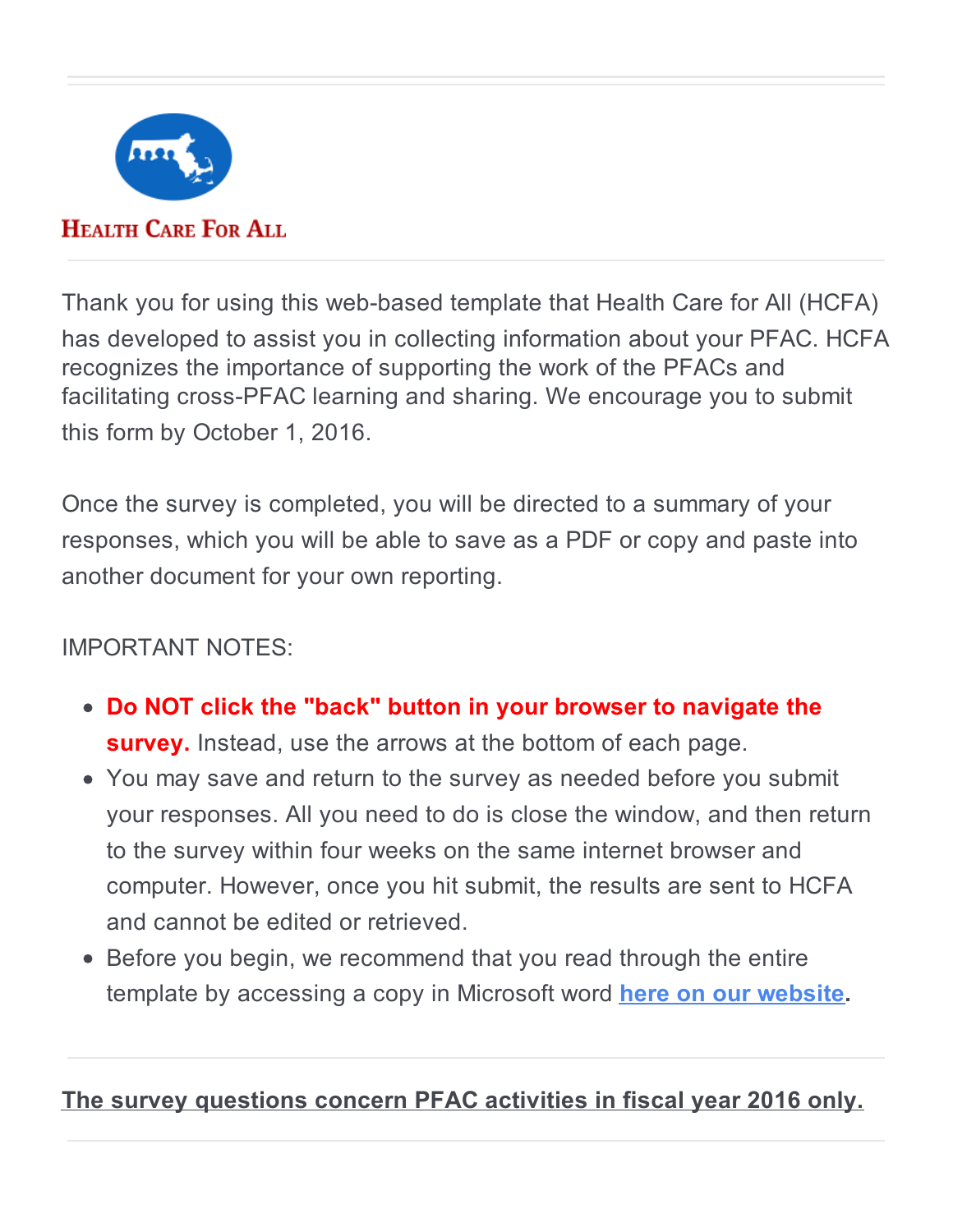## Hospital Name

Winchester Hospital

**NOTE:** Massachusetts law requires every hospital to make a report about its PFAC publicly available. HCFA strongly encourages you to fill out a separate template for the hospital-wide PFAC at each individual hospital.

 $\div$ 

Which best describes your PFAC?

We are the only PFAC at a single hospital

We are a PFAC for a system with several hospitals

We are one of multiple PFACs at a single hospital

We are one of several PFACs for a system with several hospitals

Other (please describe):

Will another hospital within your system also submit a report?

| Yes        |  |  |  |
|------------|--|--|--|
| <b>No</b>  |  |  |  |
| Don't know |  |  |  |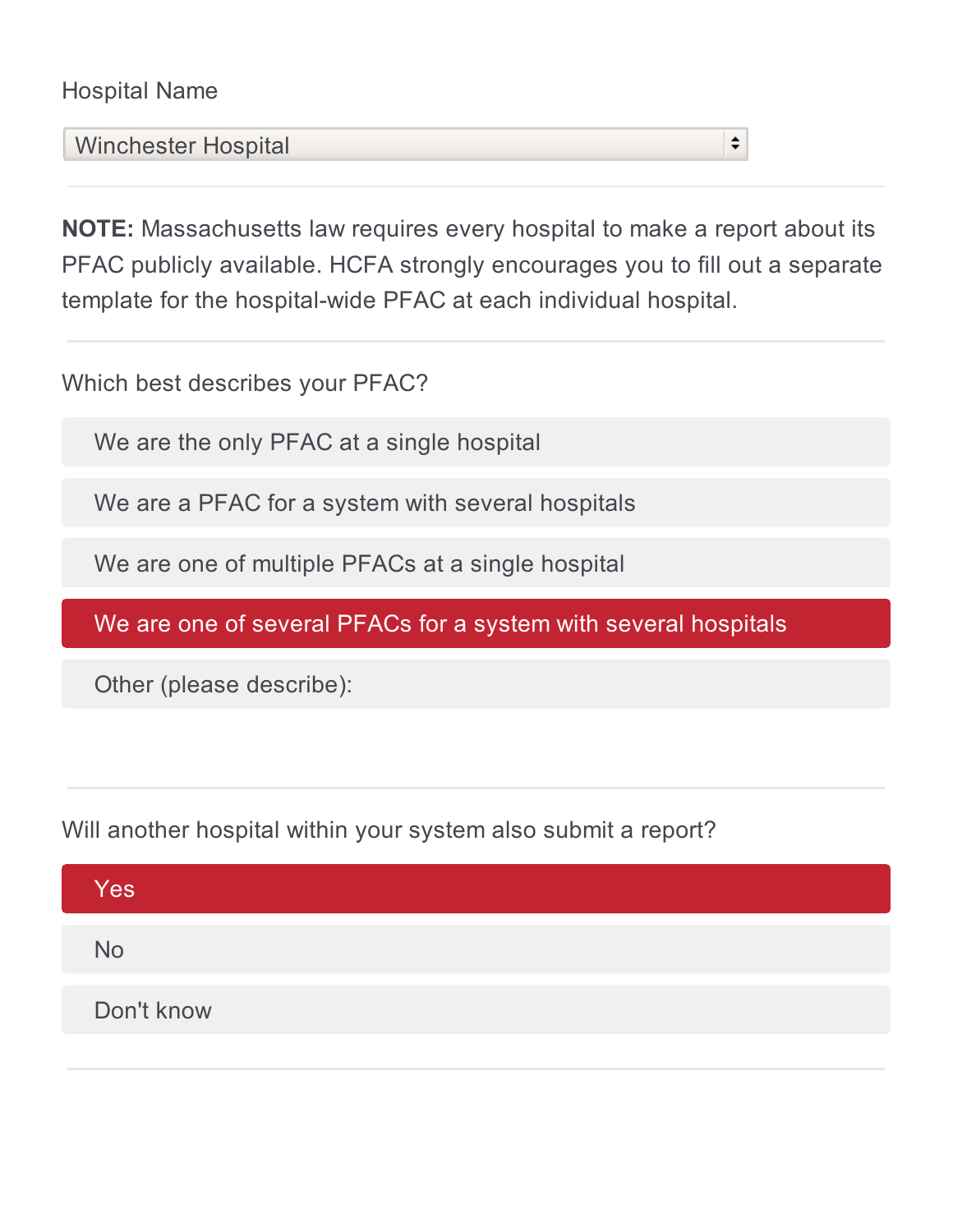Staff PFAC Co-Chair Contact:

Name and Title: Kathy Schuler Vice President for Patient Care, CNO Email: kschuler@winhosp.org Phone: 781-756-2127

Is the Staff PFAC Co-Chair also the Staff PFAC Liaison/Coordinator?

| Yes       |  |  |  |
|-----------|--|--|--|
| <b>No</b> |  |  |  |
| N/A       |  |  |  |

Patient/Family PFAC Co-Chair Contact:

| Name and Title: | <b>Currently Vacant</b> |
|-----------------|-------------------------|
| Email:          | kschuler@winhosp.org    |
| Phone:          | 781-756-2127            |

## **Section 1: PFAC Organization**

This year, the PFAC recruited new members through the following approaches (check all that apply):

| Case managers / care<br>coordinators | <b>Patient satisfaction surveys</b> |
|--------------------------------------|-------------------------------------|
|                                      |                                     |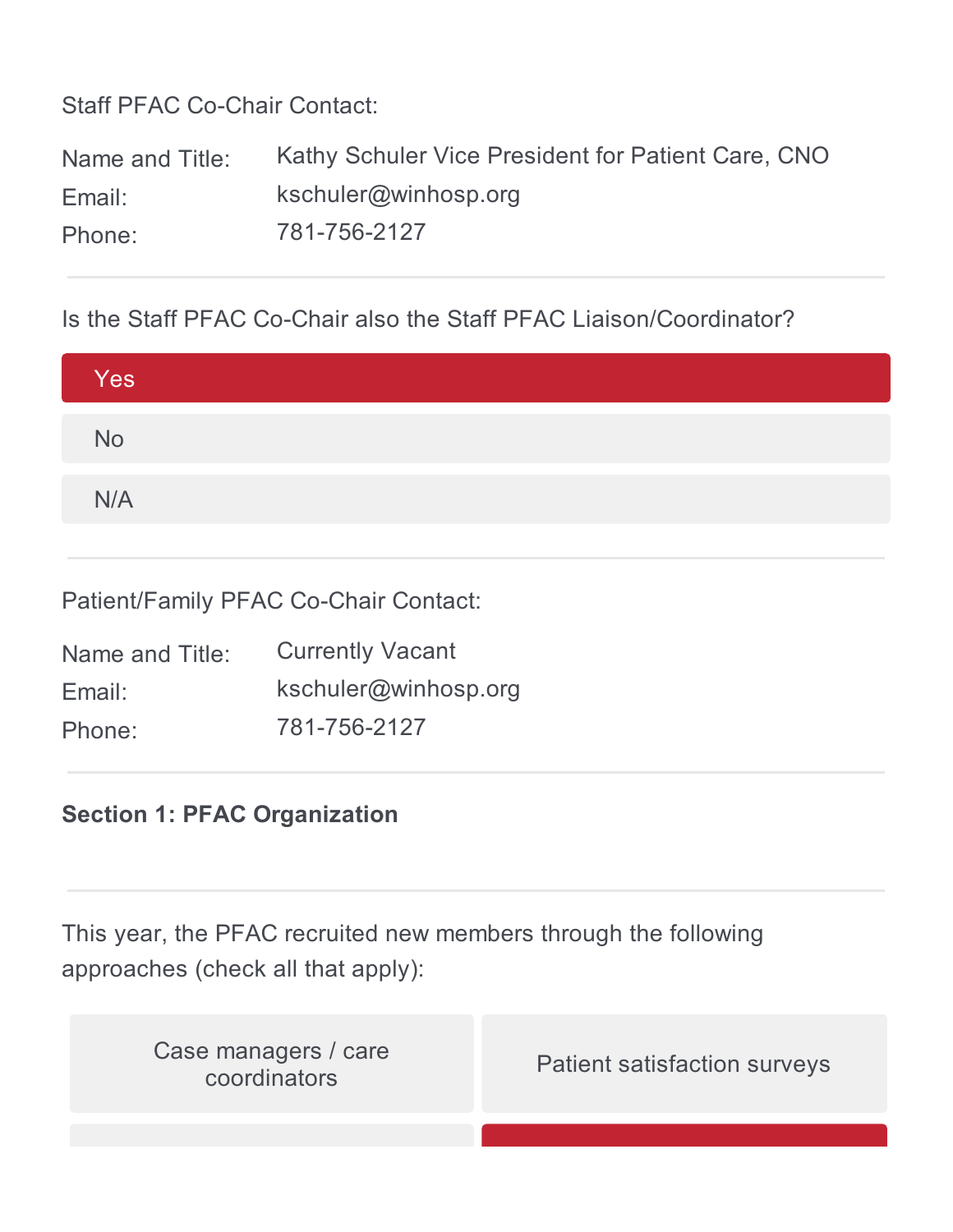| Community-based organizations       | <b>Promotional efforts within</b><br>institution to patients or families |
|-------------------------------------|--------------------------------------------------------------------------|
| <b>Community events</b>             | <b>Promotional efforts within</b><br>institution to providers or staff   |
| <b>Facebook and Twitter</b>         | <b>Recruitment brochures</b>                                             |
| <b>Hospital banners and posters</b> | Word of mouth / through existing<br>members                              |
| <b>Hospital publications</b>        | Other                                                                    |
| Houses of worship                   | N/A - we did not recruit new<br>members in FY 2016                       |

Total number of staff members on the PFAC:

5

Total number of patient or family member advisors on the PFAC:

9

The name of the hospital department supporting the PFAC is:

Nursing Administration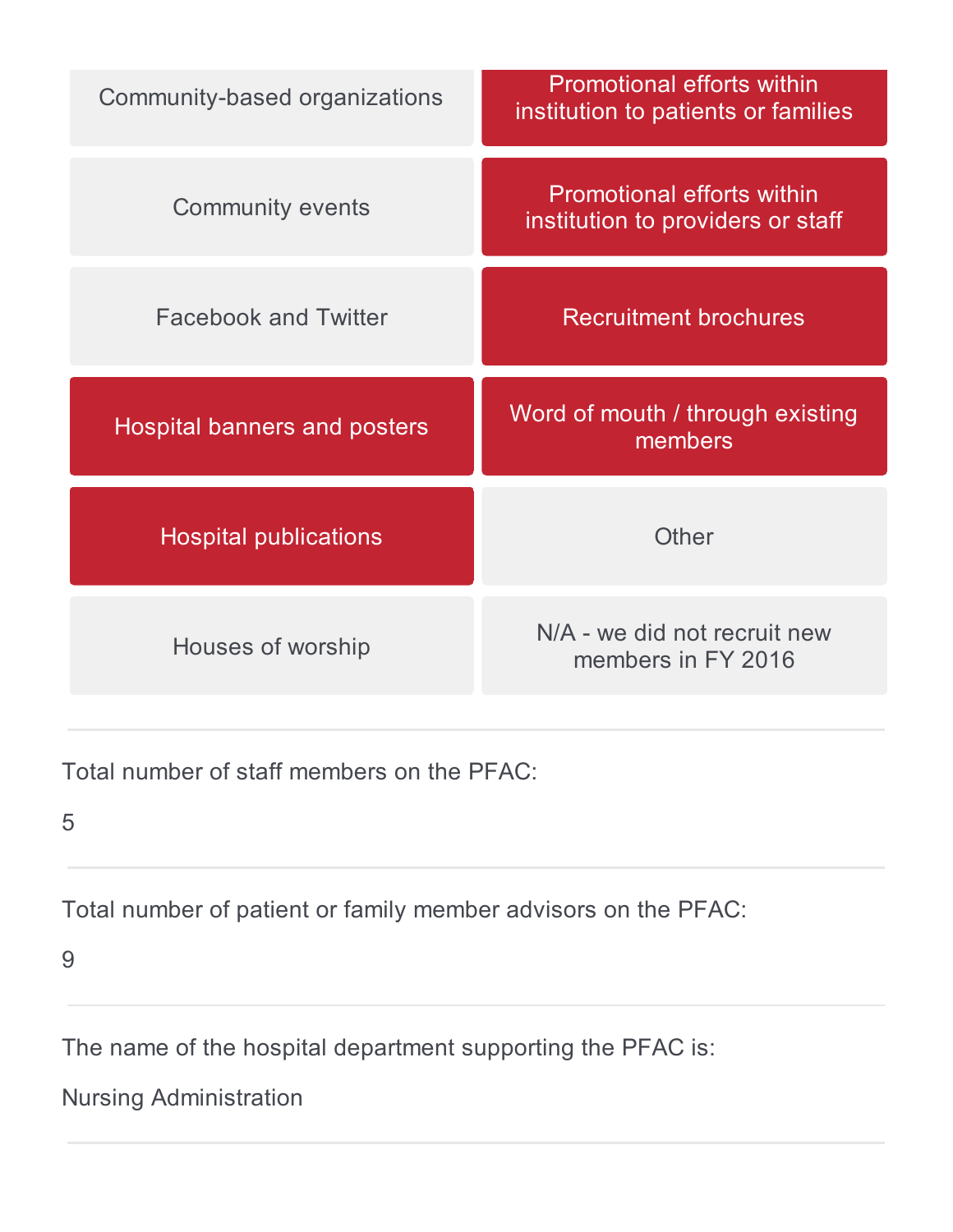The hospital position of the PFAC Staff Liaison/ Coordinator is:

Vice President Patient Care, CNO

The hospital provides the following for PFAC members to encourage their participation in meetings (click all that apply):

| Annual gifts of appreciation                                  | Payment for attendance at other<br>conferences or trainings |
|---------------------------------------------------------------|-------------------------------------------------------------|
| Assistive services for those with<br>disabilities             | Provision / reimbursement for child<br>care or elder care   |
| Conference call phone numbers or<br>"virtual meeting" options | <b>Stipends</b>                                             |
| Meetings outside 9am-5pm office<br>hours                      | Translator or interpreter services                          |
| Parking, mileage, or meals                                    | Other                                                       |
| Payment for attendance at annual<br><b>PFAC</b> conference    | N/A - the hospital does not<br>reimburse PFAC members       |

**Section 2: Community Representation**

**The PFAC regulations require every PFAC to represent the community**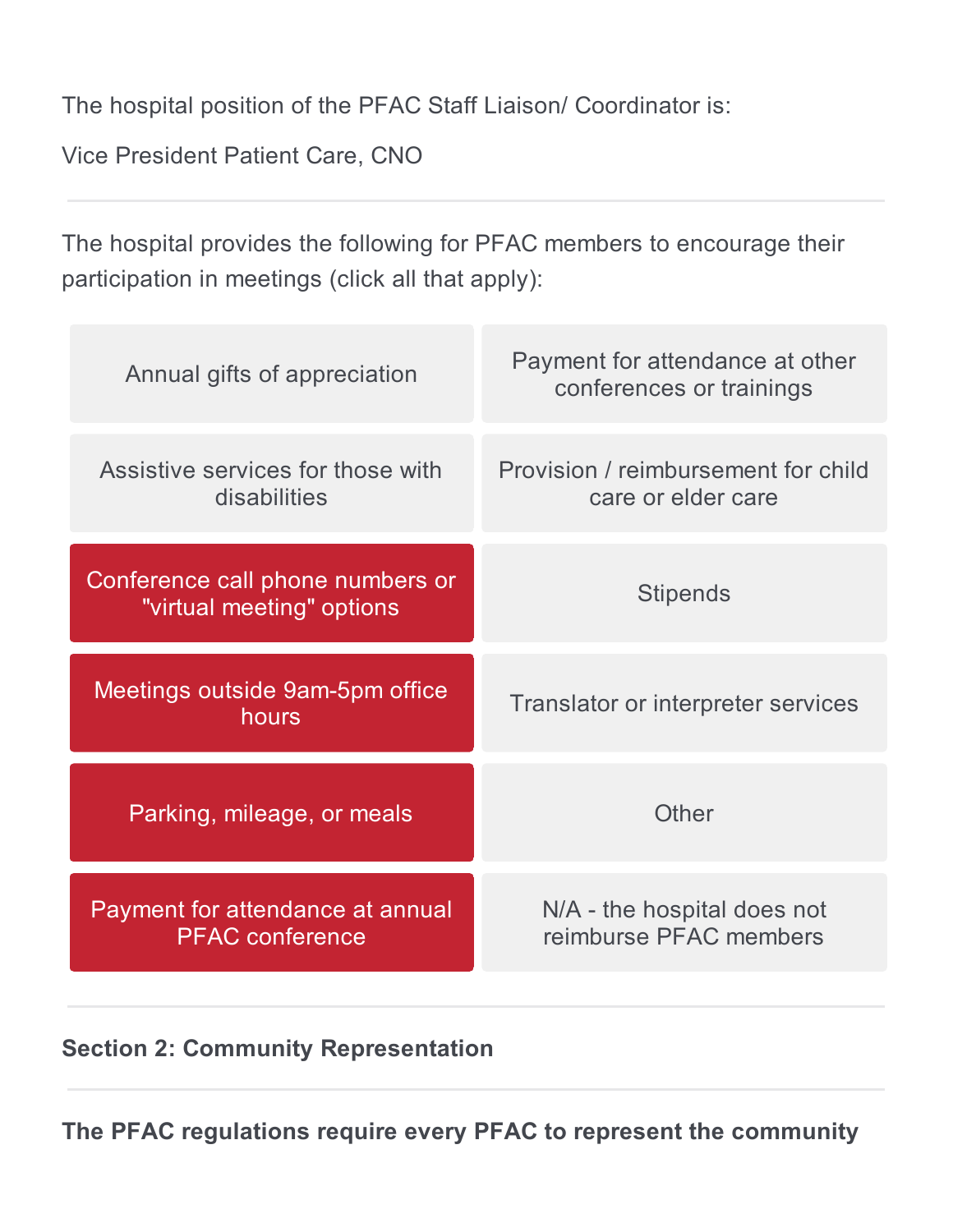### **served by the hospital, which is described below.**

Our catchment area is geographically defined as (if you are unsure select "don't know"):

Northwest of Boston

Don't know catchment area

# **Tell us about racial and ethnic groups in your area (please provide percentages; if you are unsure of the percentages select "don't know").**

Our defined catchment area is made up of the following racial groups (please provide percentages; if you are unsure of percentages please select "don't know"):

| American Indian or Alaska Native 0%                 |       |
|-----------------------------------------------------|-------|
| Asian                                               | 9%    |
| <b>Black or African American</b>                    | 6%    |
| Native Hawaiian or other Pacific<br><b>Islander</b> | $0\%$ |
| White                                               | $0\%$ |
| Other                                               | 4%    |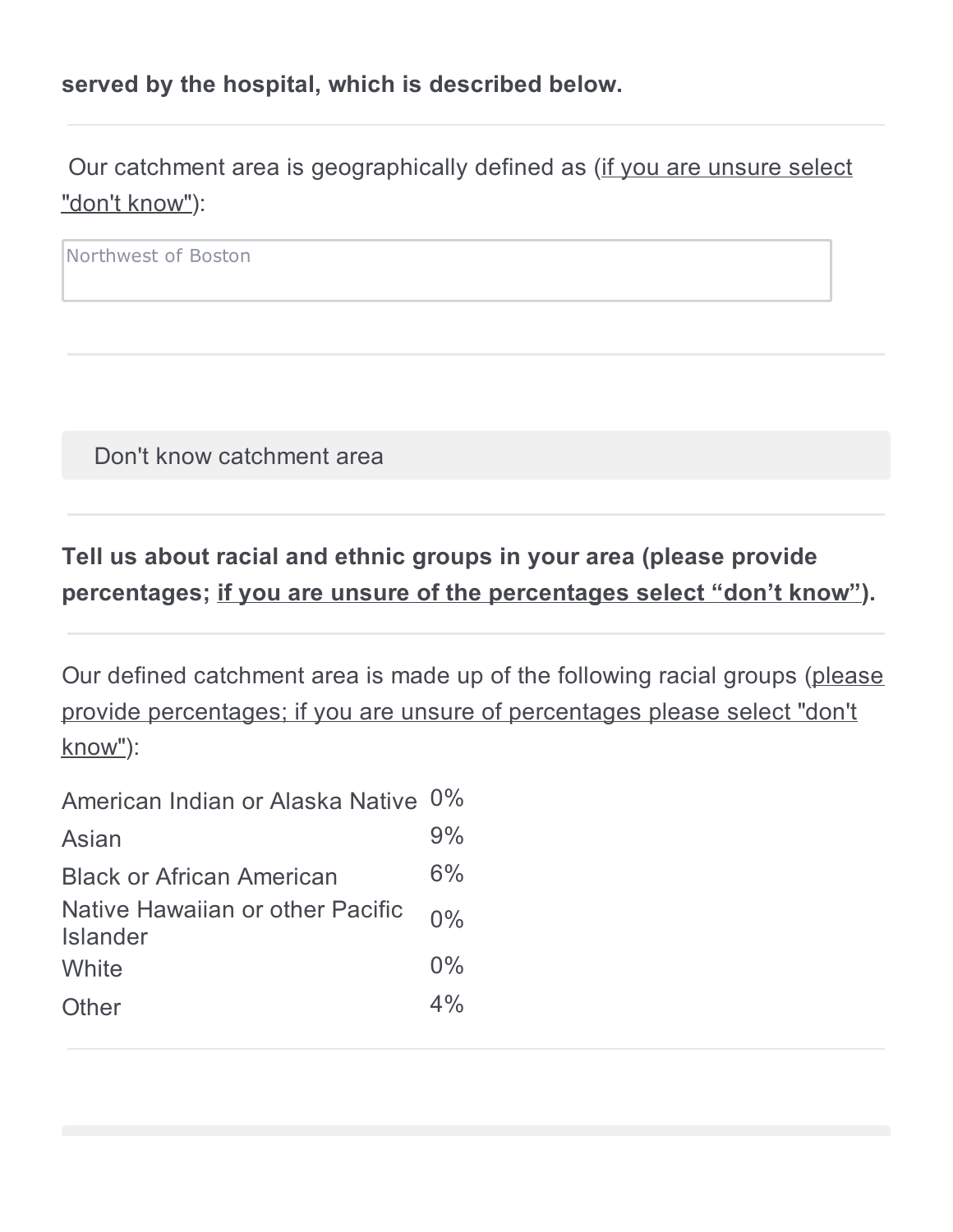What percentage of people in the defined catchment area are of Hispanic, Latino, or Spanish origin?

5%

Don't know origins

In FY 2016, the hospital provided care to patients from the following racial groups (please provide percentages):

| American Indian or Alaska Native 0.08%              |        |
|-----------------------------------------------------|--------|
| Asian                                               | 2.73%  |
| <b>Black or African American</b>                    | 2.48%  |
| Native Hawaiian or other Pacific<br><b>Islander</b> | 0.002% |
| White                                               | 90.71% |
| Other                                               | 3.99%  |

Don't know racial groups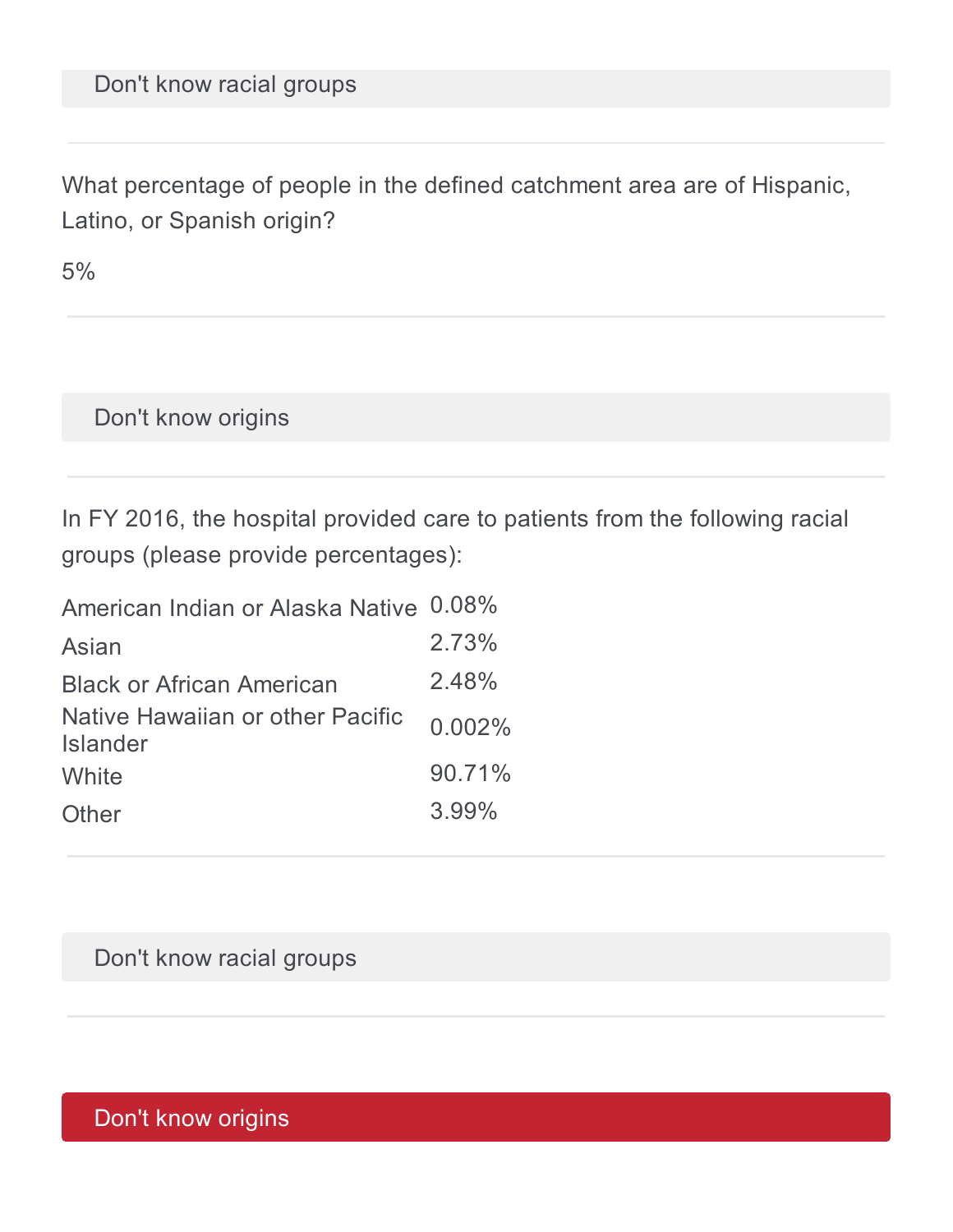In FY 2016, the PFAC **patient and family advisors** came from the following racial groups (please provide percentages):

| American Indian or Alaska Native 0%                 |           |
|-----------------------------------------------------|-----------|
| Asian                                               | $0.066\%$ |
| <b>Black or African American</b>                    | $0\%$     |
| Native Hawaiian or other Pacific<br><b>Islander</b> | $0\%$     |
| White                                               | 99.4%     |
| Other                                               |           |

Don't know racial groups

What percentage of **PFAC patient and family advisors** in FY 2016 were of Hispanic, Latino, or Spanish origin?

0%

Don't know origins

**Tell us about languages spoken in your area (please provide percentages; if you are unsure of the percentages select "don't know").**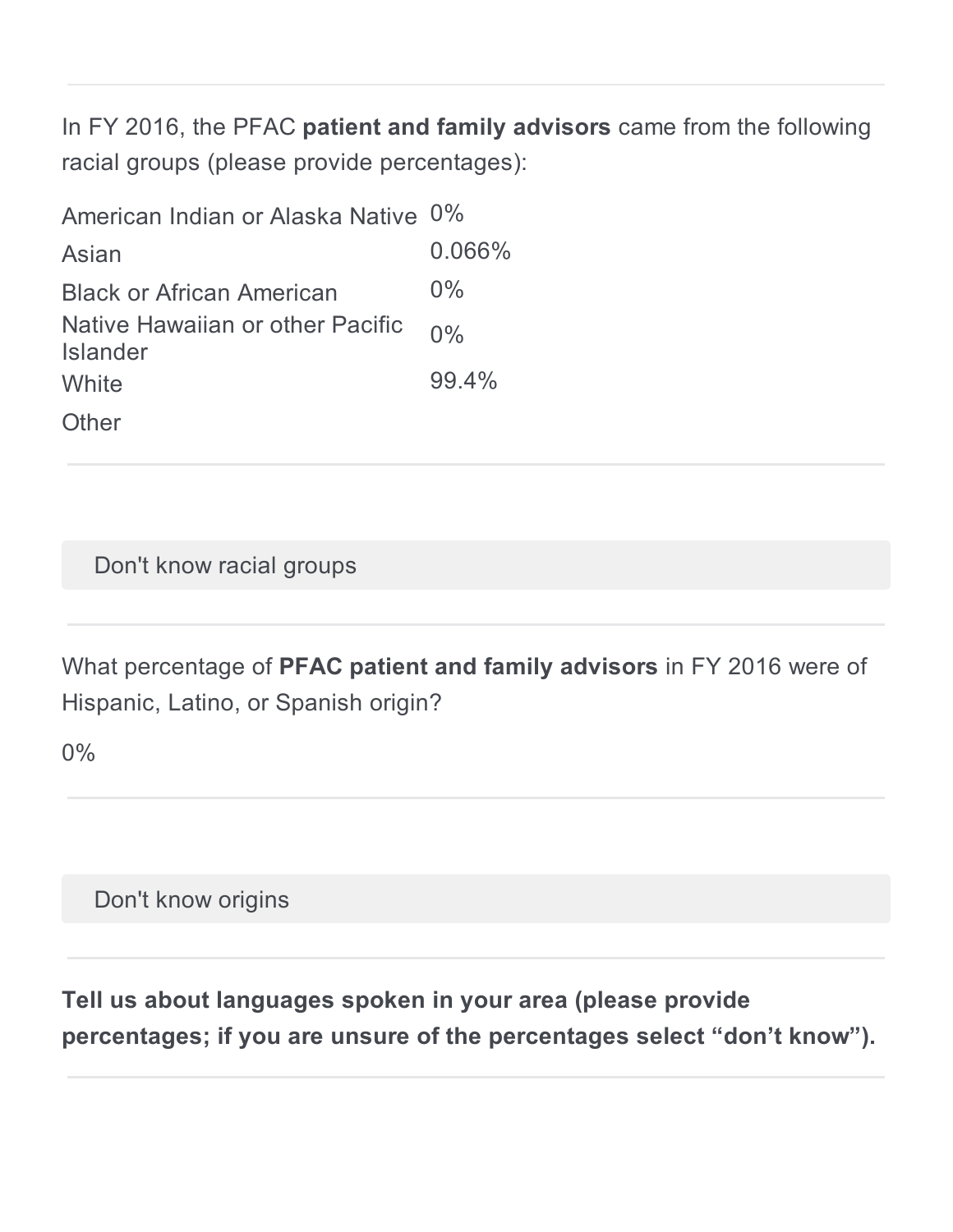What percentage of patients that the hospital provided care to in FY 2016 have limited English proficiency (LEP)?

4.2%

Don't know percentage that have limited English proficiency (LEP)

What percentage of patients that the hospital provided care to in FY 2016 spoke the following as their primary language?

| Spanish               | 0.67% |
|-----------------------|-------|
| Portuguese            | 0.55% |
| Chinese               | 0.36% |
| <b>Haitian Creole</b> | 0.22% |
| Vietnamese            | 0.12% |
| Russian               | 0.15% |
| French                | 0.03% |
| Mon-Khmer/Cambodian   | $0\%$ |
| Italian               | 0.42% |
| Arabic                | 0.14% |
| Albanian              | 0.02% |
| Cape Verdean          | $0\%$ |
|                       |       |

Don't know primary languages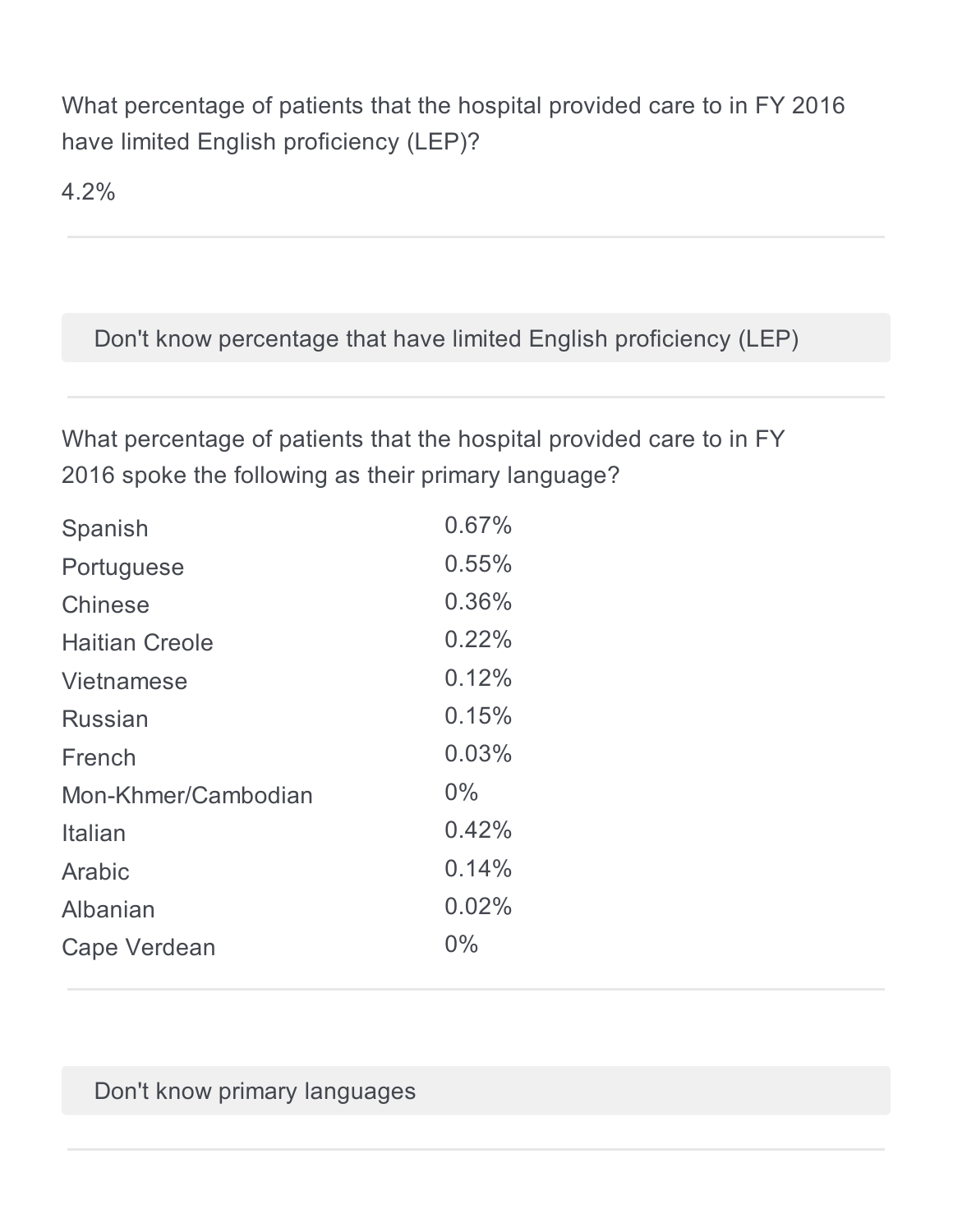# What percentage of PFAC patient and family advisors in FY 2016 have limited English proficiency (LEP)?

0%

Don't know percentage that have limited English proficiency (LEP)

In FY 2016, what percentage of PFAC **patient and family advisors** spoke the following as their primary language?

| Spanish               | 0%    |
|-----------------------|-------|
| Portuguese            | 0%    |
| Chinese               | $0\%$ |
| <b>Haitian Creole</b> | $0\%$ |
| Vietnamese            | 0%    |
| <b>Russian</b>        | $0\%$ |
| French                | 0%    |
| Mon-Khmer/Cambodian   | $0\%$ |
| Italian               | 0%    |
| Arabic                | $0\%$ |
| Albanian              | $0\%$ |
| Cape Verdean          | $0\%$ |

Don't know primary languages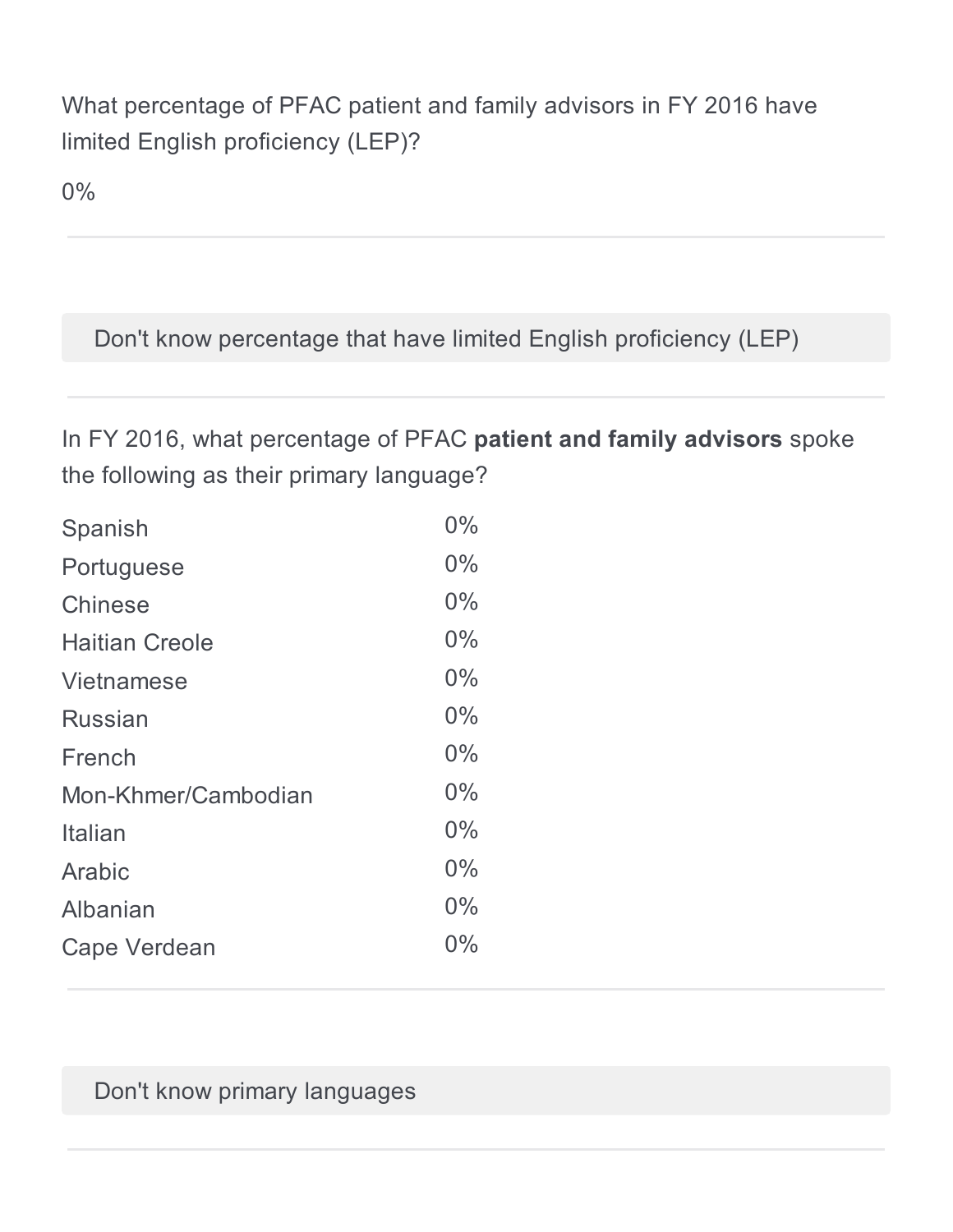The PFAC is undertaking the following activities to ensure appropriate representation of our membership in comparison to our patient or catchment area:

When we are recruiting members we would preferentially select an appropriate advisor on the council that would add cultural diversity to the group. In addition, hospital leaders have been asked to recommend joining the PFAC to patients they may interact with who would represent cultural diversity.

## **Section 3: PFAC Operations**

Our process for developing and distributing agendas for thePFAC meetings (click the best choice):

| Staff develops the agenda and<br>sends it out prior to the meeting            | <b>PFAC</b> members and staff develop<br>agenda together and send it out<br>prior to the meeting |
|-------------------------------------------------------------------------------|--------------------------------------------------------------------------------------------------|
| Staff develops the agenda and<br>distributes it at the meeting                | <b>PFAC members and staff develop</b><br>agenda together and distribute it<br>at the meeting     |
| PFAC members develop the<br>agenda and send it out prior to the<br>meeting    | Other                                                                                            |
| <b>PFAC</b> members develop the<br>agenda and distribute it at the<br>meeting | $N/A$ – the PFAC does not use<br>agendas                                                         |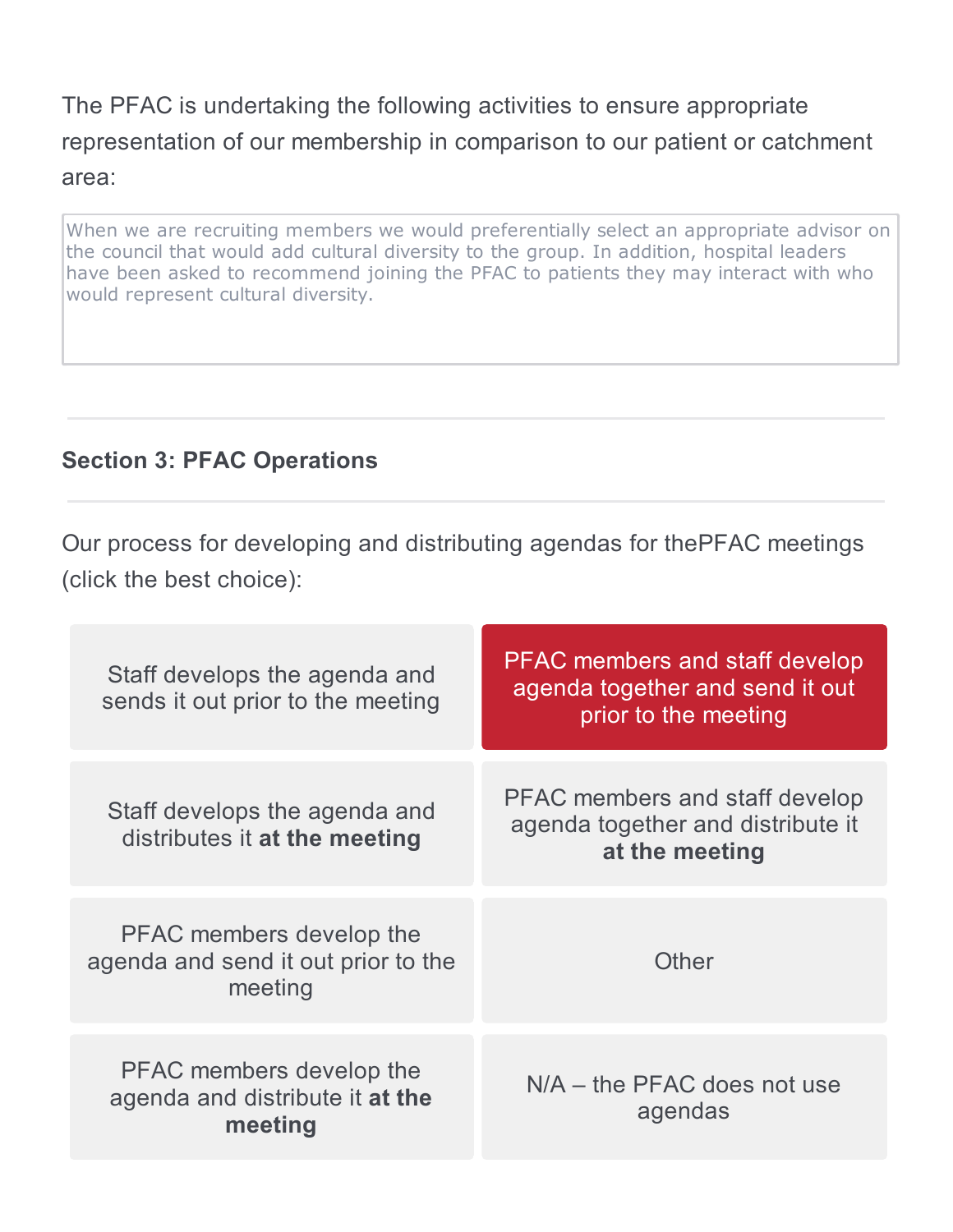If staff and PFAC members develop the agenda together, please describe the process:

At each meeting the PFAC is polled for agenda items. In addition, staff suggest possible agenda items to assess interest.

The PFAC goals and objectives for 2016 were: (select the best choice):

Developed by staff alone

Developed by staff and reviewed by PFAC members

Developed by PFAC members and staff

N/A – we did not have goals and objectives for FY 2016

Please list any subcommittees that your PFAC has established:

How does the PFAC interact with the hospital Board of Directors (click all that apply):

PFAC submits annual report to Board member(s) attend(s) PFAC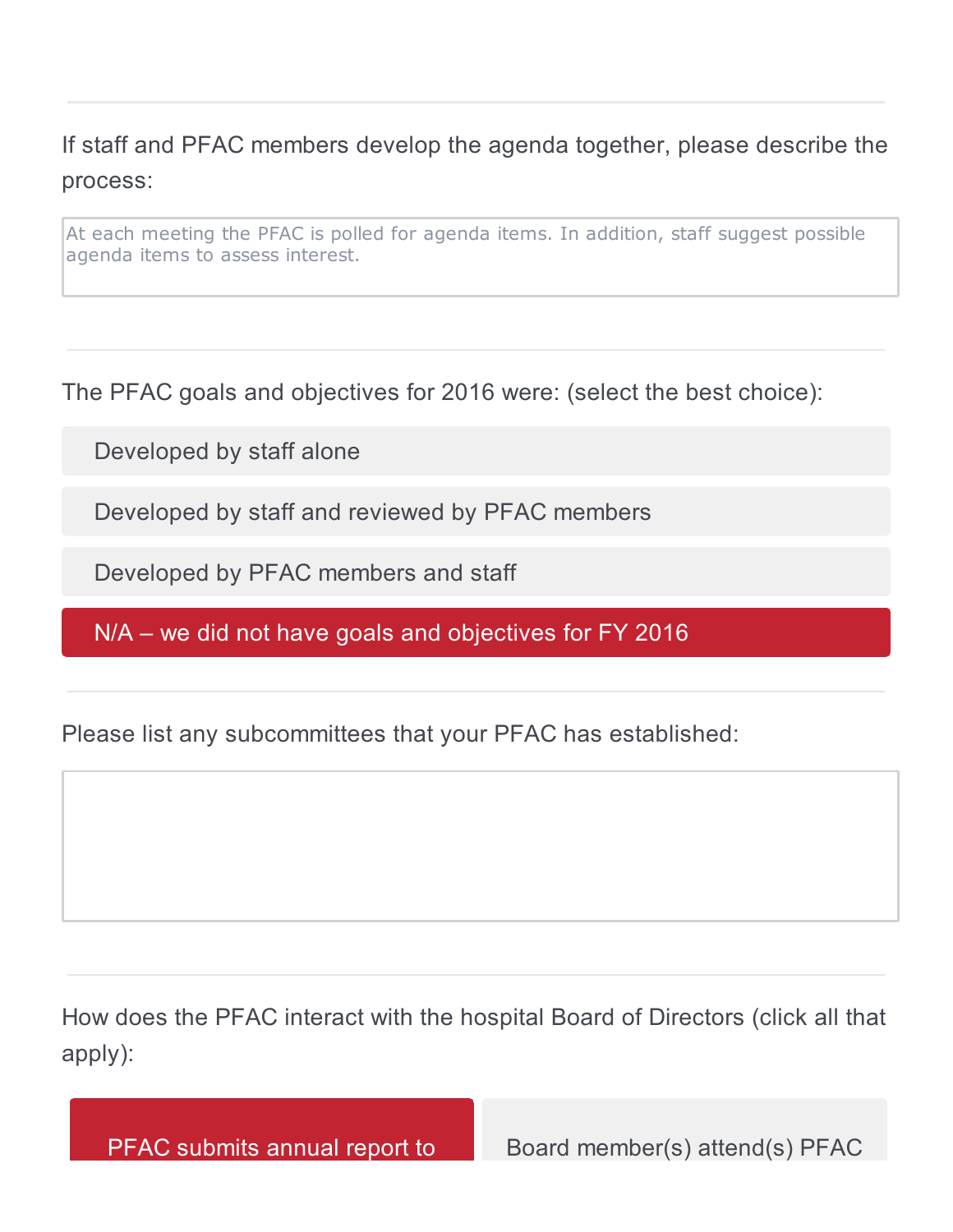| meetings                                                                             |
|--------------------------------------------------------------------------------------|
| PFAC member(s) are on board-<br>level committee(s)                                   |
| Other                                                                                |
| $N/A$ – the PFAC does not interact<br>with the Hospital Board of<br><b>Directors</b> |
|                                                                                      |

Describe the PFAC's use of email, listservs, or social media for communication:

We use email to notify PFAC members of meetings and agendas.

# **Section 4: Orientation and Continuing Education**

Number of new PFAC members this year: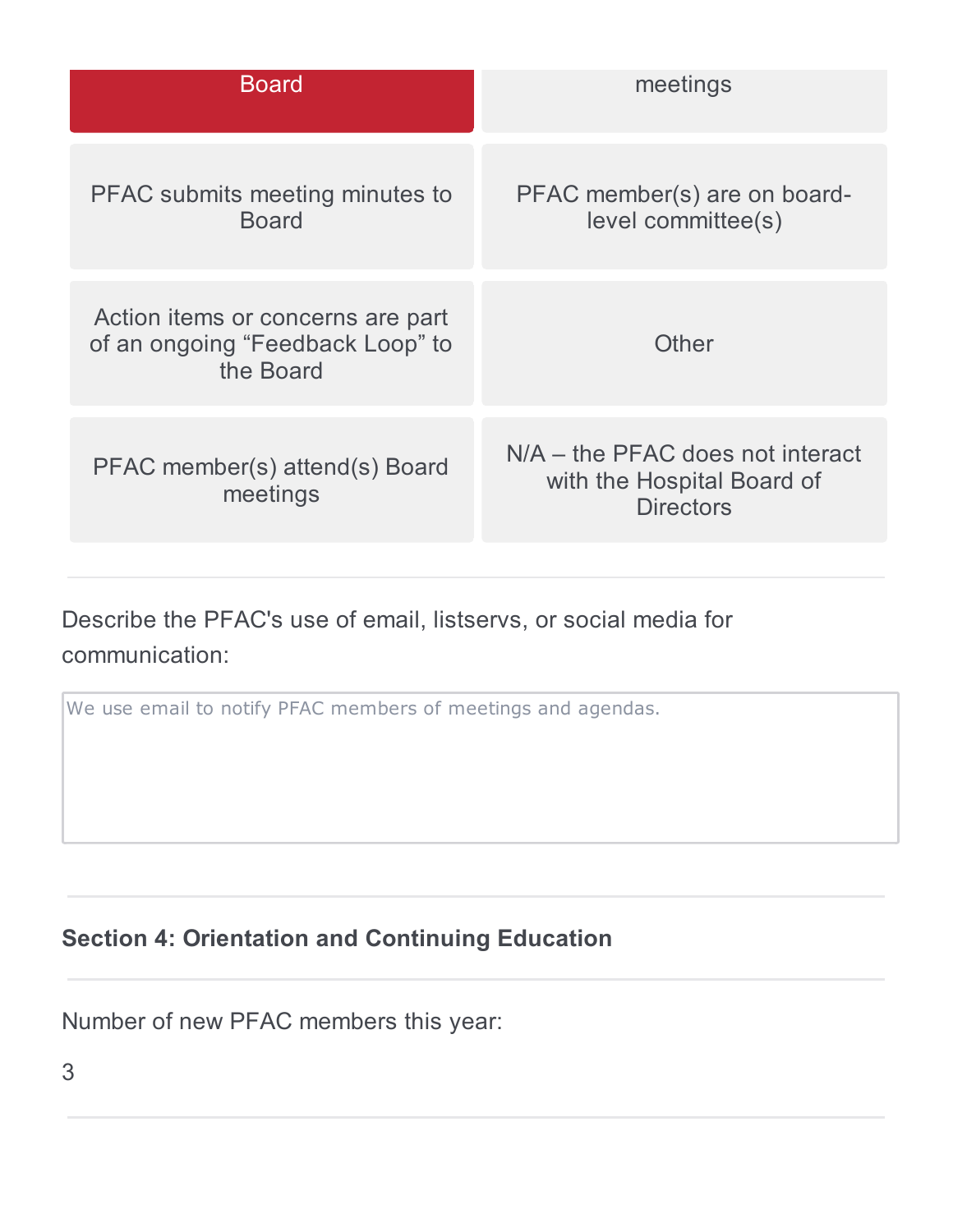Orientation content included (click all that apply):

| "Buddy program" with experienced<br>members              | In-person training                                                          |
|----------------------------------------------------------|-----------------------------------------------------------------------------|
| Check-in or follow-up after the<br>orientation           | Massachusetts law and PFACs                                                 |
| Concepts of patient- and family-<br>centered care (PFCC) | <b>Meeting with hospital staff</b>                                          |
| General hospital orientation                             | Patient engagement in research                                              |
| Health care quality and safety                           | PFAC policies, member roles and<br>responsibilities                         |
| History of the PFAC                                      | Skills training on communication,<br>technology, and meeting<br>preparation |
| Hospital performance information                         | Other                                                                       |
| Immediate "assignments" to                               | $N/A$ – the PFAC members do not<br>no through a formal origination          |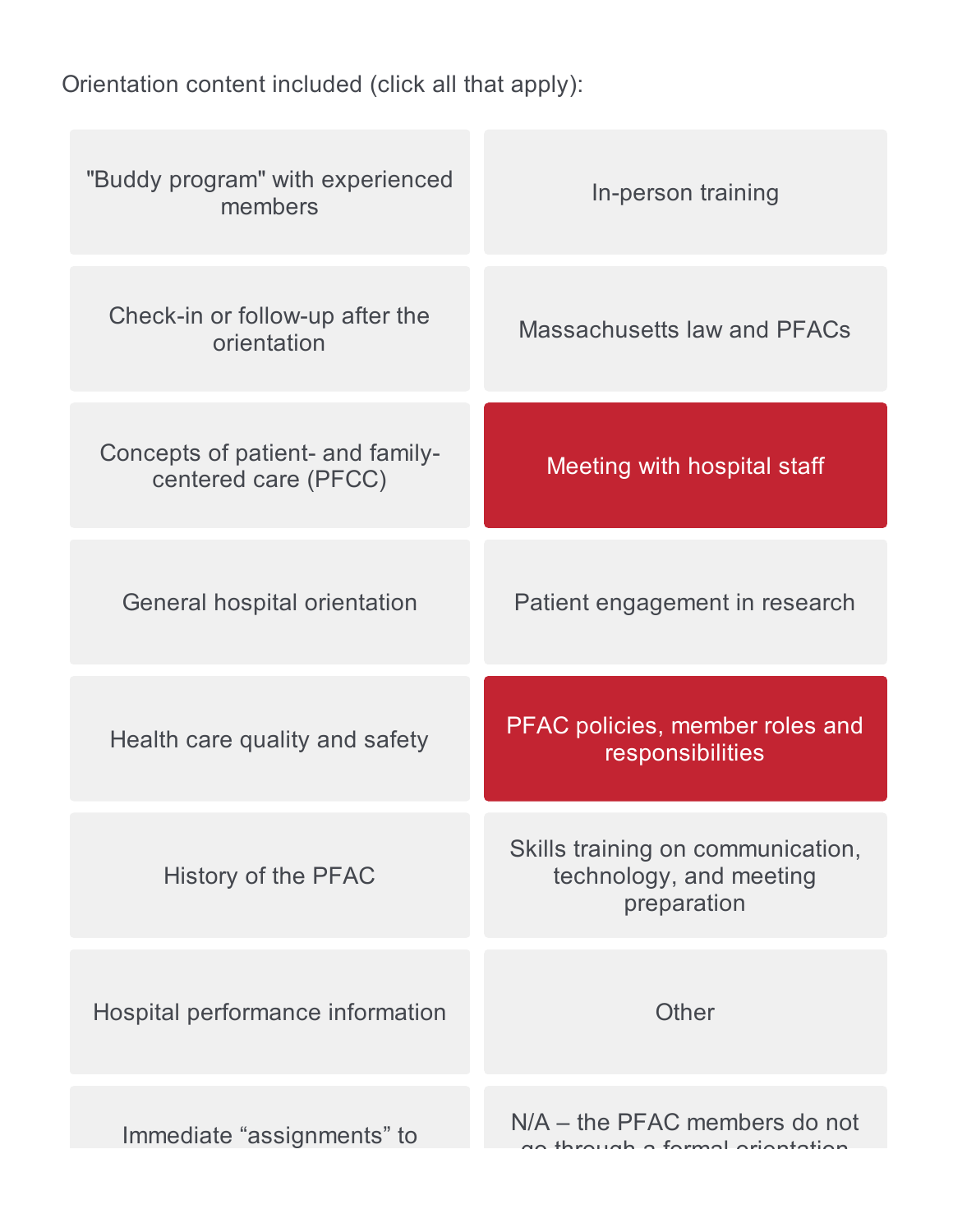Information on how PFAC fits within the organization's structure

The PFAC received training on the following topics (click all that apply):

| Concepts of patient- and family-<br>centered care (PFCC) | Patient engagement in research                 |
|----------------------------------------------------------|------------------------------------------------|
| Health care quality and safety<br>measurement            | Types of research conducted in<br>the hospital |
|                                                          |                                                |
| <b>Health literacy</b>                                   | <b>Other</b>                                   |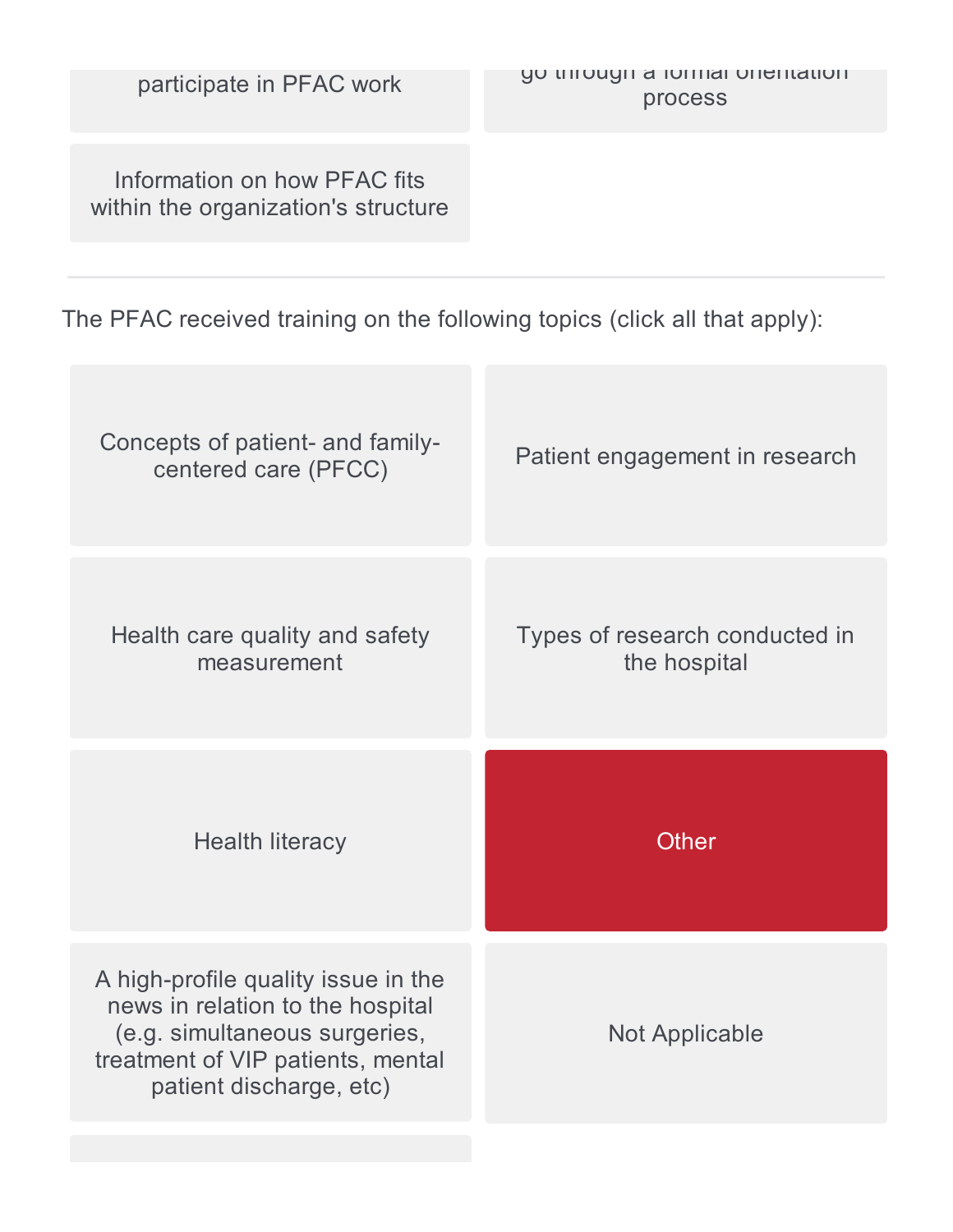Hospital performance information

#### Please describe other topics:

general hospital orientation topics such as emergency codes, hospital mission/vision as well as the PFAC by-laws, history, goals.

## **Section 5: FY 2016 PFAC Impact and Accomplishments**

# **The following information only concerns PFAC activities in the fiscal year 2016.**

#### **The five greatest accomplishments of the PFAC were:**

#### Accomplishment 1:

Providing feedback to LHS senior leadership on the development of a Lahey Health System mission and vision statement. Although each organization within Lahey Health System has a mission and vision statement, the Lahey Health System does not. The Vice President for Strategic Planning for the Lahey Health System met with the combined PFACs for all organizations in the system and engaged in discussion on the mission and vision statement for the system.

#### The idea for Accomplishment 1 came from:

Patient/family advisors of the PFAC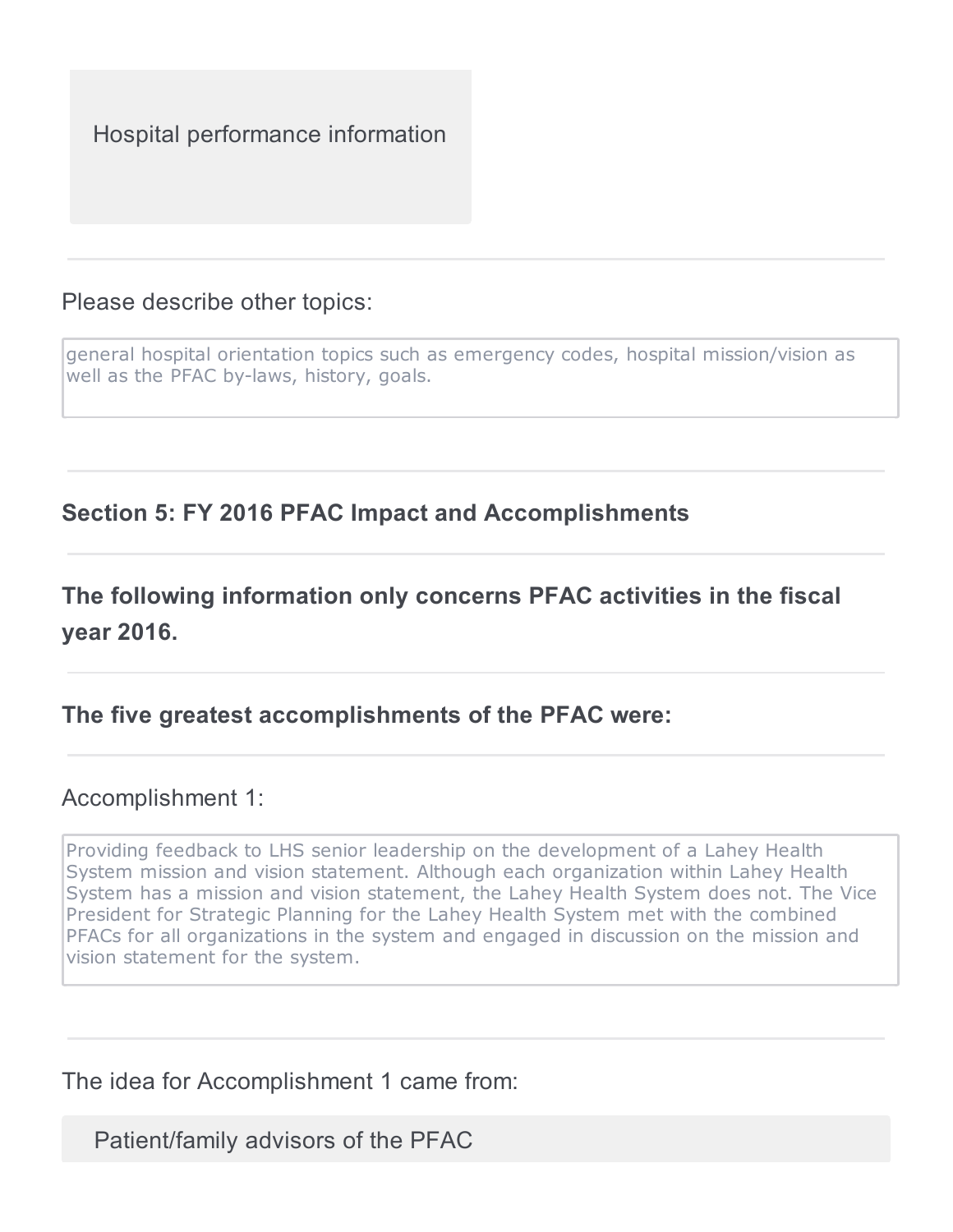#### Department, committee, or unit that requested PFAC input

#### Accomplishment 2:

Providing feedback to a consultant hire by Lahey Health System on the LHS Community Needs Assessment. The results of the Lahey Health System Community Needs Assessment were reviewed with the PFAC. The PFAC added validity to the findings in the Winchester Hospital primary service area. Specifically the PFAC recommended a focus on the current opioid crisis and the needs of the elderly.

The idea for Accomplishment 2 came from:

Patient/family advisors of the PFAC

Department, committee, or unit that requested PFAC input

#### Accomplishment 3:

Helped to create an updated version of the Winchester Hospital Guide to Guest Services. Winchester Hospital has a Guide to Guest Services at every bedside. The current version was several years old and needed to be updated. The PFAC reviewed the draft revisions and offered several suggestions such as including a map of the hospital that was very valuable to the team involved in the revisions.

The idea for Accomplishment 3 came from:

Patient/family advisors of the PFAC

Department, committee, or unit that requested PFAC input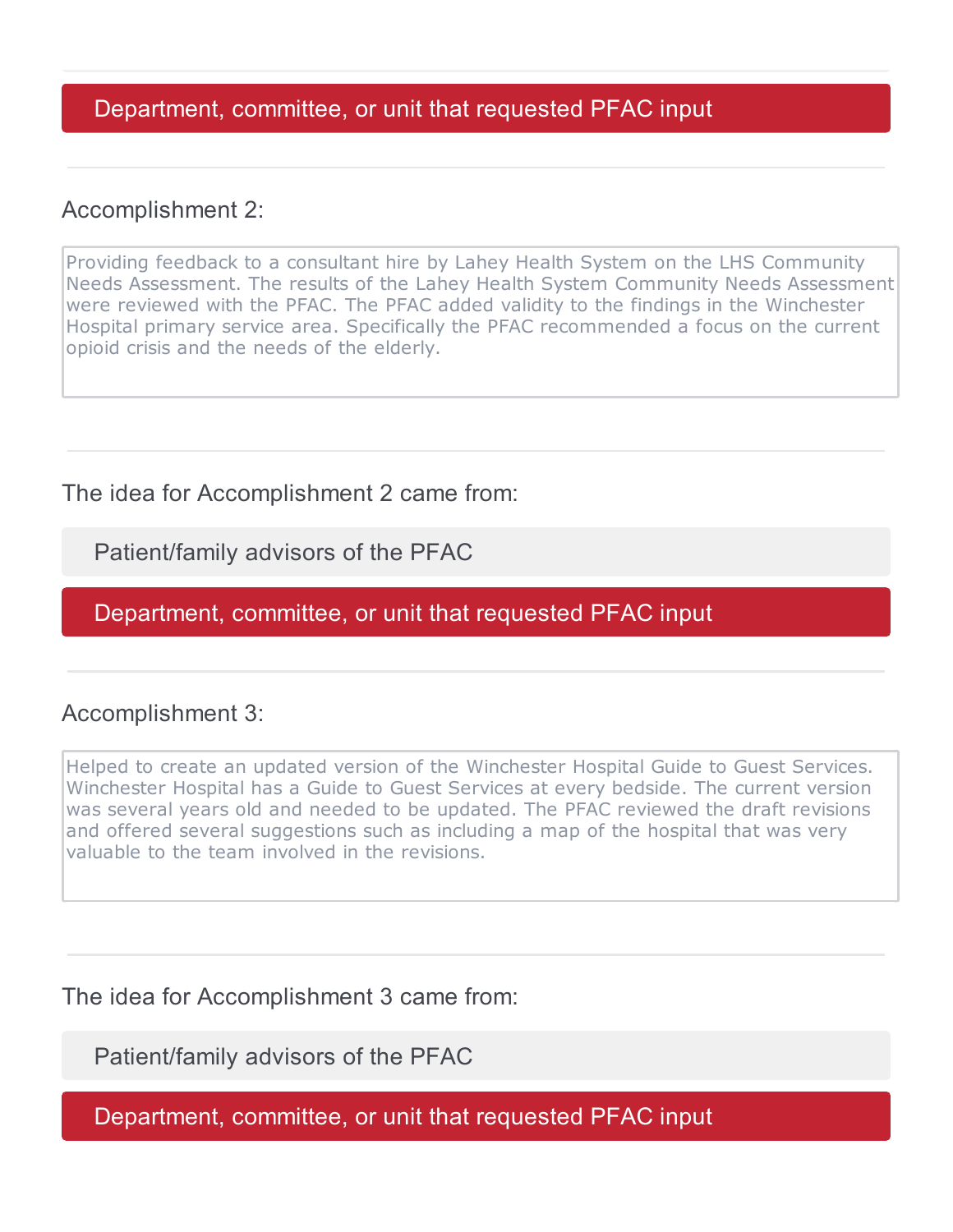#### Accomplishment 4:

The Breast Care Center is introducing a new risk assessment tool 9Hughes Risk Assessment). Once implemented, women at the Breast Care Center will complete a questionnaire and will consent and the results will be sent securely to the woman's physicians office. The physician will see the projected five-year and lifetime risk for breast and ovarian cancer using risk models. The model, process and brochure were reviewed and discussed with the PFAC. The PFAC offered multiple suggestions which were brought back to the team developing the process.

 $\left| \rule{0pt}{10pt} \right.$ 

 $\overline{\blacksquare}$ 

#### The idea for Accomplishment 4 came from:

### Patient/family advisors of the PFAC

#### Department, committee, or unit that requested PFAC input

#### Accomplishment 5:

In addition to the general Winchester Hospital PFAC our Maternal Child Health division has a specialty area PFAC focused on the special care nursery. This year's accomplishment was addressing the issue of family being able to stay overnight Background: parents have always wished for a parent sleep space. Historically, Mother Baby Unit allows one night if space available . This does not help readmits or those that cannot be accommodated by Mother Baby Unit. In addition, the stance of Special Care Nursery has historically been, if we cannot let everyone stay - we let no one stay Assessment. Strong parental voice to explore all opportunities. Recommended re-explore SCN family rooms Plan: issue was re explored with nursing and Neonatology. All agreed to allow parents to

stay . Hospital policy was changed to align with PFAC recommendation.

#### The idea for Accomplishment 5 came from:

Patient/family advisors of the PFAC

Department, committee, or unit that requested PFAC input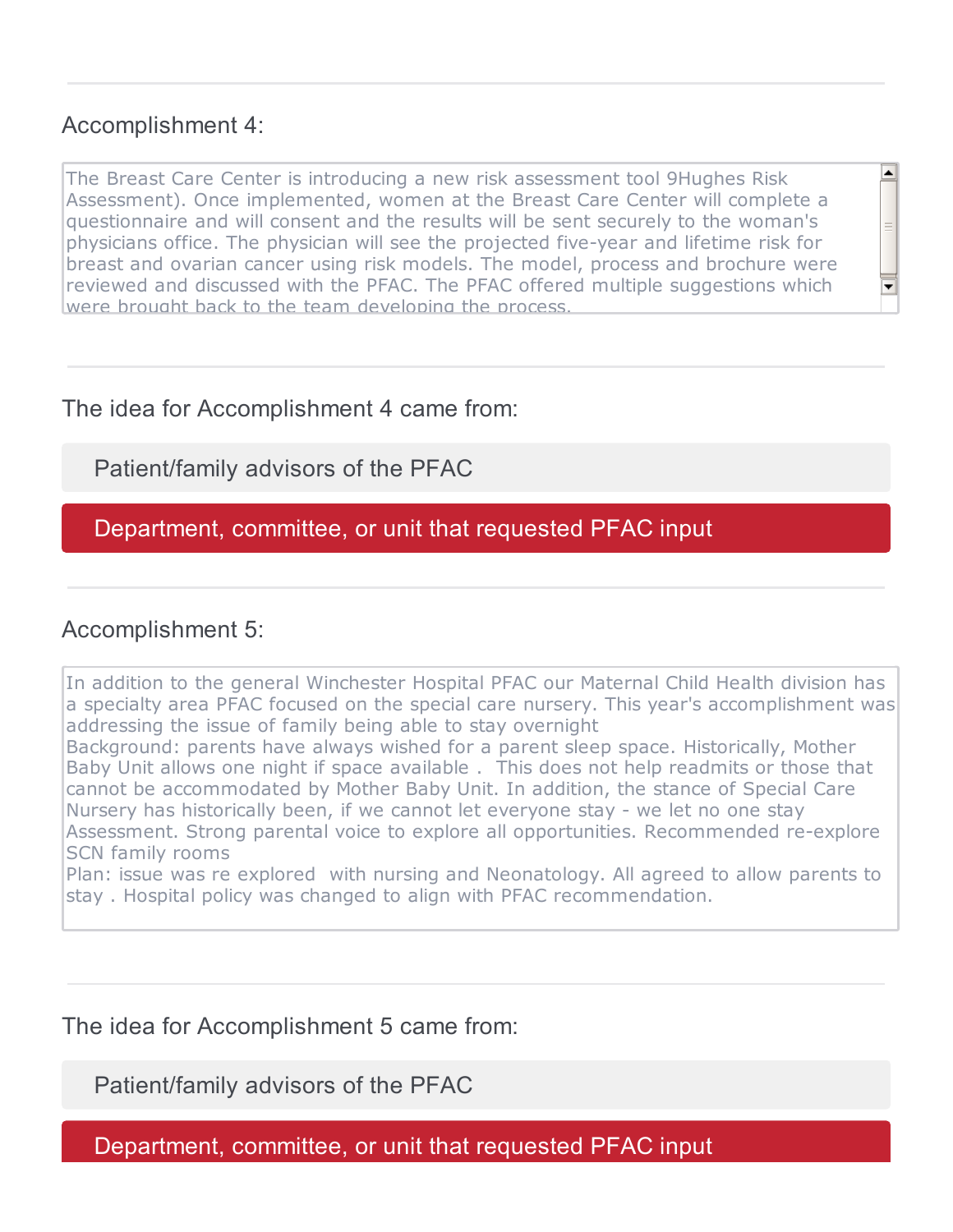### **The five greatest challenges the PFAC had in FY 2016:**

N/A – we did not encounter any challenges in FY 2016

#### Challenge 1:

Recruitment of new PFAC members. This year we experienced turn over of several PFAC members who had served on the council since 2010. Recruiting new members is challenging.

### Challenge 2:

Consistent with the hospital policy, flu vaccinations were mandatory for all PFAC members (required for all hospital employees and volunteers) two PFAC members elected not to be vaccinated and so they were unable to participate in meetings during flu season. An offer was made and declined to participate by way of conference call.

Challenge 3: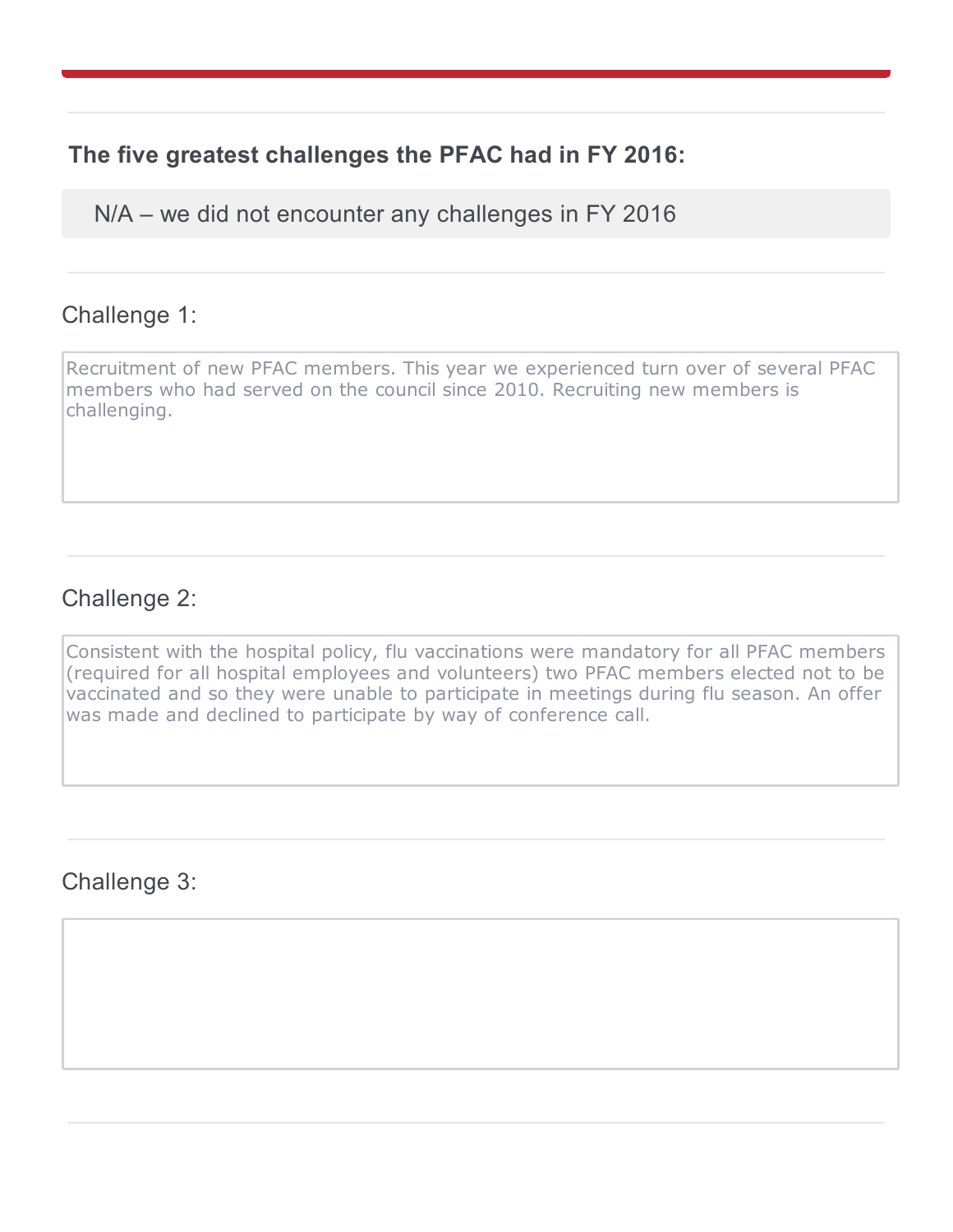# Challenge 4:

## Challenge 5:

The PFAC members serve on the following hospital-wide committees, projects, task forces, work groups, or Board committees (click all that apply):

| Behavioral Health/substance use | <b>Ethics</b>                                                         |
|---------------------------------|-----------------------------------------------------------------------|
| <b>Bereavement</b>              | <b>Institutional Review Board (IRB)</b>                               |
| <b>Board of Directors</b>       | Lesbian, gay, bisexual, and<br>transgender (LGBT) - sensitive<br>care |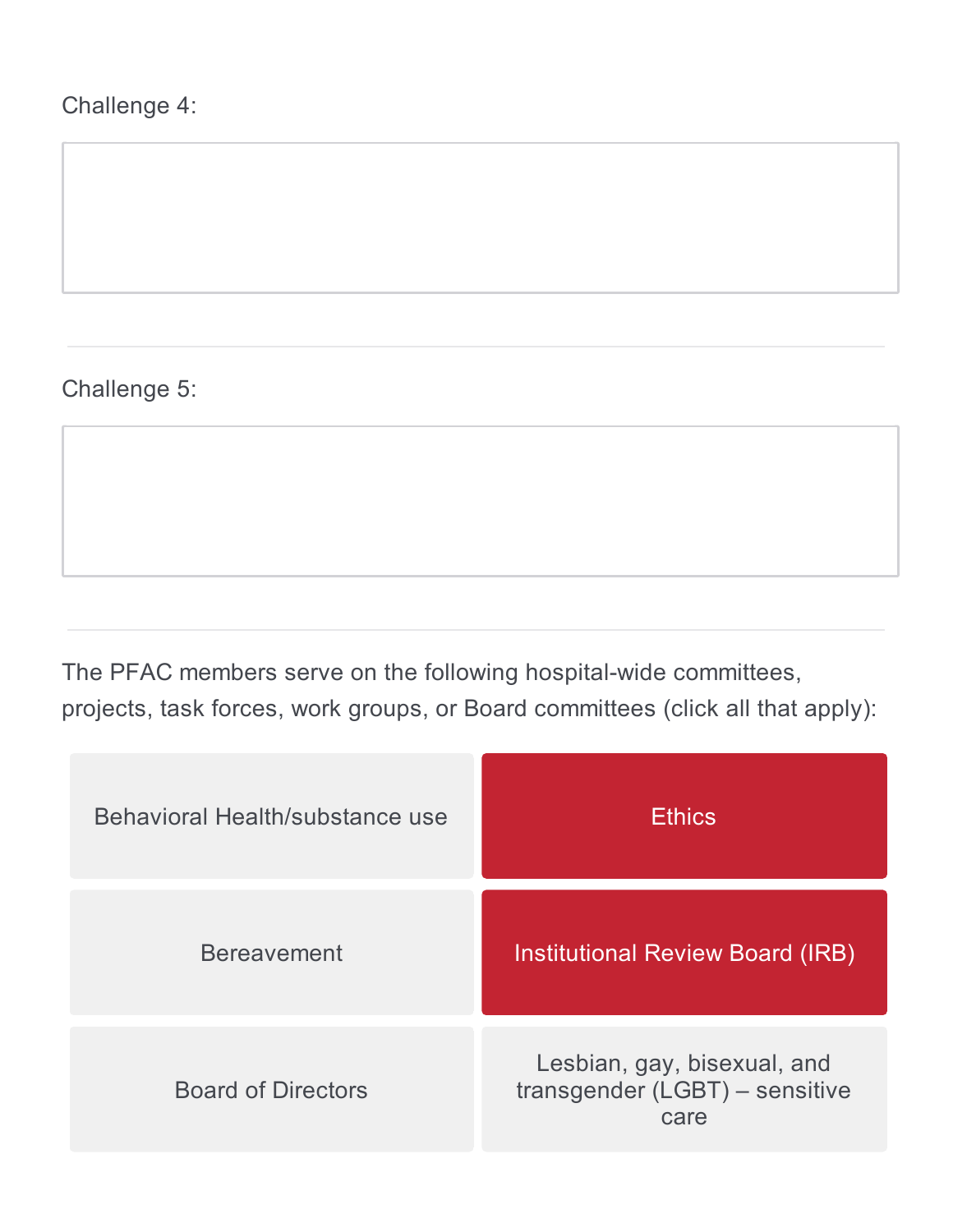| <b>Care Transitions</b>          | <b>Patient Care Assessment</b>                      |
|----------------------------------|-----------------------------------------------------|
| <b>Code of Conduct</b>           | <b>Patient Education</b>                            |
| <b>Community Benefits</b>        | <b>Patient and Family Experience</b><br>Improvement |
| <b>Critical Care</b>             | <b>Pharmacy Discharge Script</b><br>Program         |
|                                  |                                                     |
| <b>Culturally competent care</b> | <b>Quality and Safety</b>                           |
| <b>Discharge Delays</b>          | <b>Quality/Performance Improvement</b>              |
| <b>Drug Shortage</b>             | <b>Surgical Home</b>                                |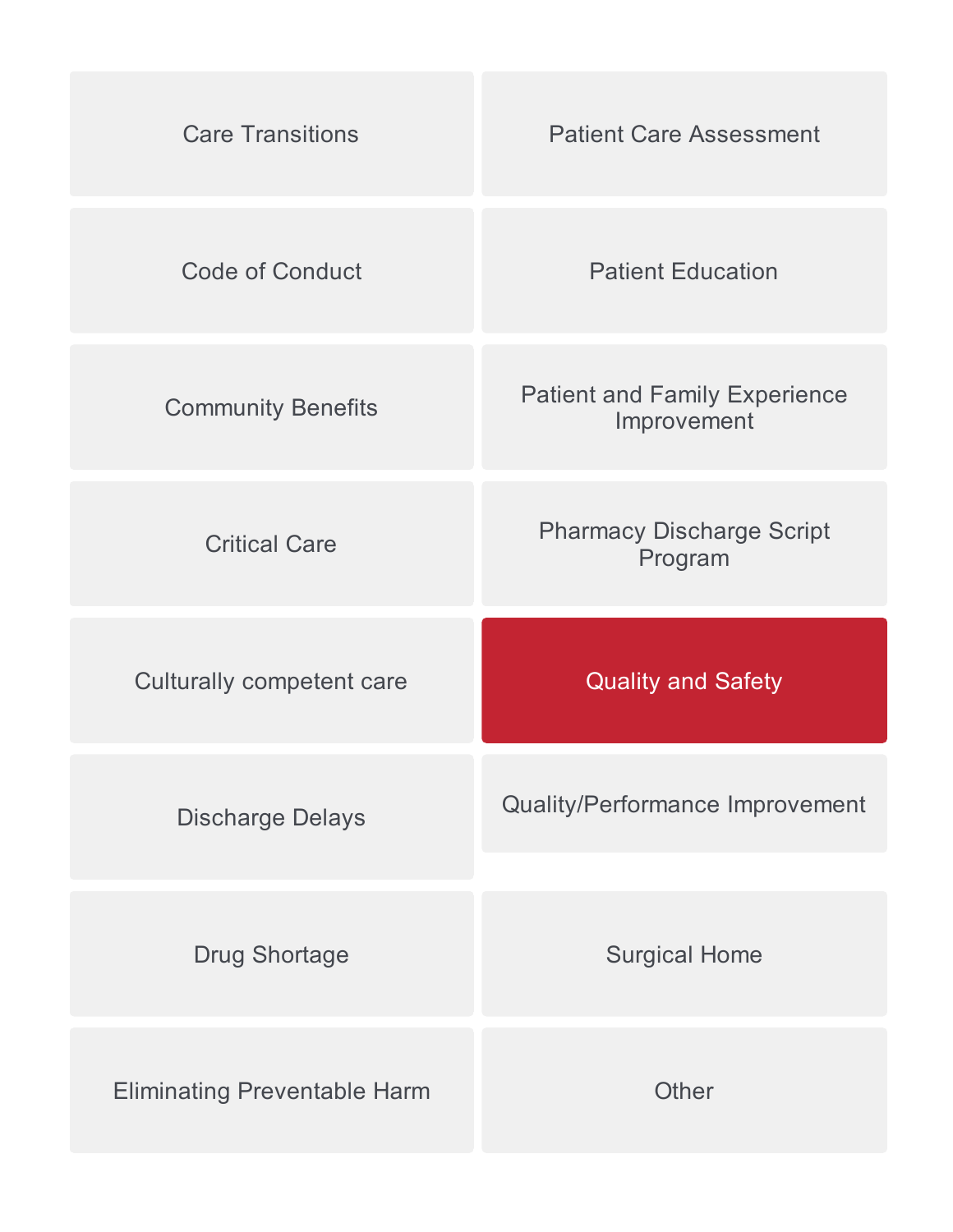Emergency Department Patient/Family Experience Improvement

H

ow do members on these hospital-wide committees or projects report back to the PFAC about their work?

Safety Committee representative reports back to PFAC.

The PFAC provided advice or recommendations to the hospital on the following areas mentioned in the Massachusetts law (click all that apply):

| <b>Institutional Review Boards</b>                 | <b>Quality improvement initiatives</b>                                                                        |
|----------------------------------------------------|---------------------------------------------------------------------------------------------------------------|
| Patient and provider relationships                 | $N/A$ – the PFAC did not provide<br>advice or recommendations to the<br>hospital on these areas in FY<br>2016 |
| Patient education on safety and<br>quality matters |                                                                                                               |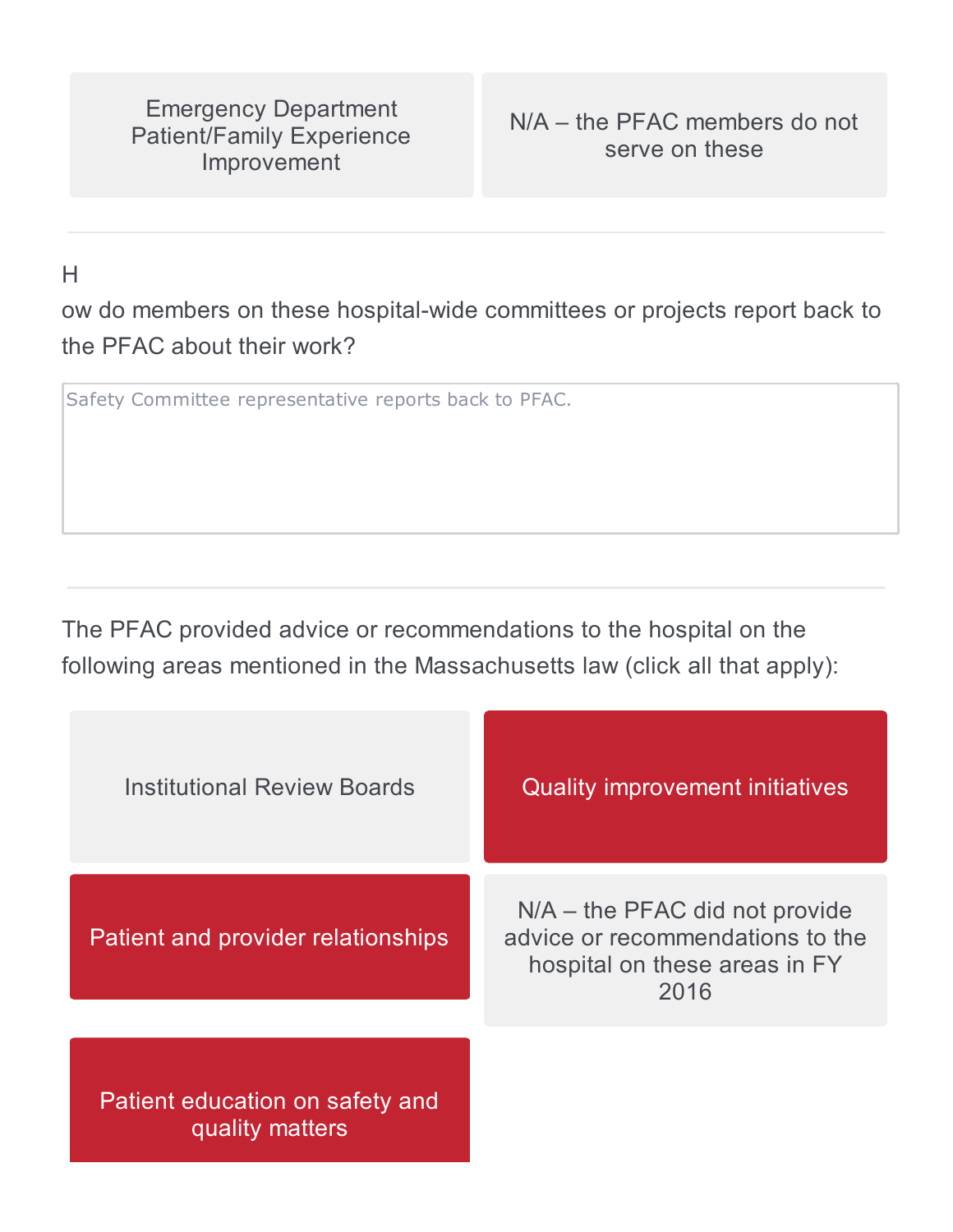PFAC members participated in the following activities mentioned in the Massachusetts law (click all that apply):

| Advisory boards/groups or panels                                                                               | Selection of reward and<br>recognition programs                               |
|----------------------------------------------------------------------------------------------------------------|-------------------------------------------------------------------------------|
| <b>Award committees</b>                                                                                        | Standing hospital committees that<br>address quality                          |
| Co-trainers for clinical and<br>nonclinical staff, in-service<br>programs, and health professional<br>trainees | <b>Task forces</b>                                                            |
| Search committees and in the<br>hiring of new staff                                                            | $N/A$ – the PFAC members did not<br>participate in any of these<br>activities |

**The hospital shared the following public hospital performance information with the PFAC (click all that apply):**

Complaints and serious events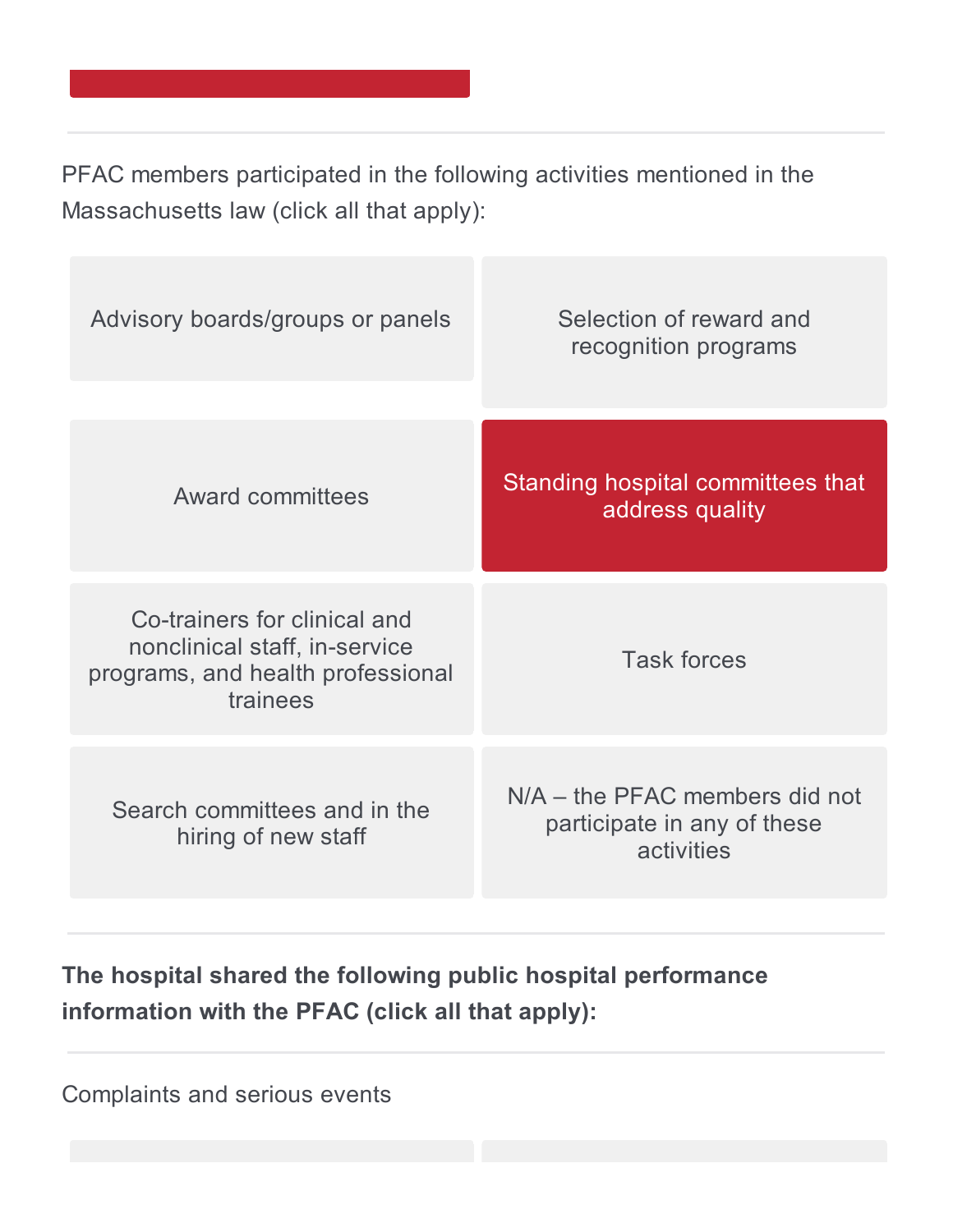| Complaints and investigations<br>reported to Department of Public<br>Health (DPH)                                                    | Patient complaints to hospital                                                                |
|--------------------------------------------------------------------------------------------------------------------------------------|-----------------------------------------------------------------------------------------------|
| <b>Healthcare-Associated Infections</b><br>(National Healthcare Safety)<br>Network)                                                  | <b>Serious Reportable Events</b><br>reported to Department of Public<br>Health (DPH)          |
|                                                                                                                                      |                                                                                               |
| Quality of care                                                                                                                      |                                                                                               |
| High-risk surgeries (such as aortic<br>valve replacement, pancreatic<br>resection)                                                   | <b>Medicare Hospital Compare (such</b><br>as complications, readmissions,<br>medical imaging) |
| Joint Commission Accreditation<br><b>Quality Report (such as asthma</b><br>care, immunization, stroke care)                          | Maternity care (such as C-<br>sections, high risk deliveries)                                 |
|                                                                                                                                      |                                                                                               |
| Resource use and patient satisfaction                                                                                                |                                                                                               |
| Inpatient care management (such<br>as electronically ordering<br>medicine, specially trained doctors<br>for ICU patients)            | Resource use (such as length of<br>stay, readmissions)                                        |
| Patient experience/satisfaction<br>scores (eg. HCAHPS - Hospital<br><b>Consumer Assessment of</b><br><b>Healthcare Providers and</b> |                                                                                               |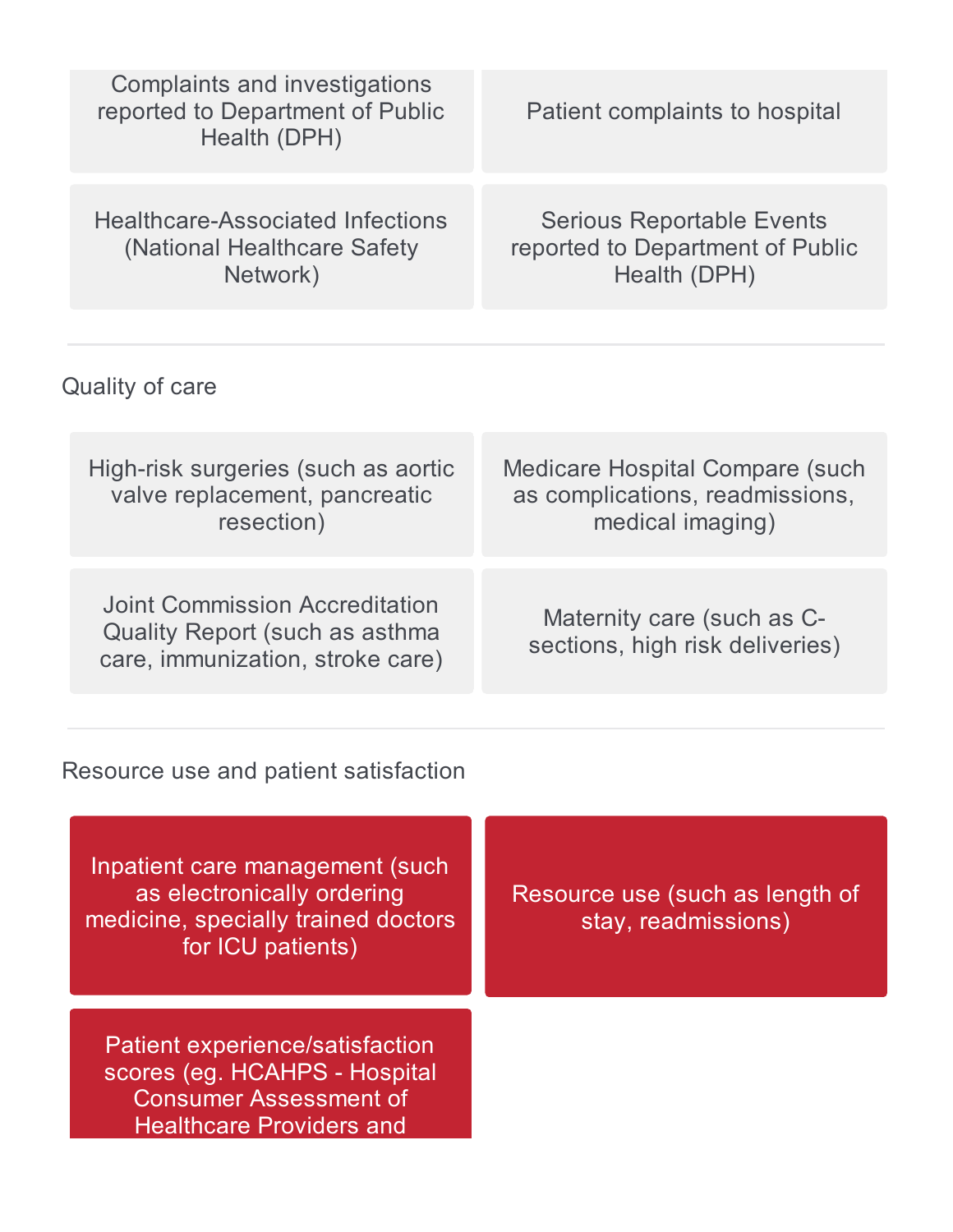#### Systems)

#### **Other**



Please describe other hospital performance information:

CHART II initiatives and metrics were shared and discussed.

Please explain why the hospital shared only the data you checked in the previous questions:

The PFAC meets every other month for two hours so how much material we can cover is limited.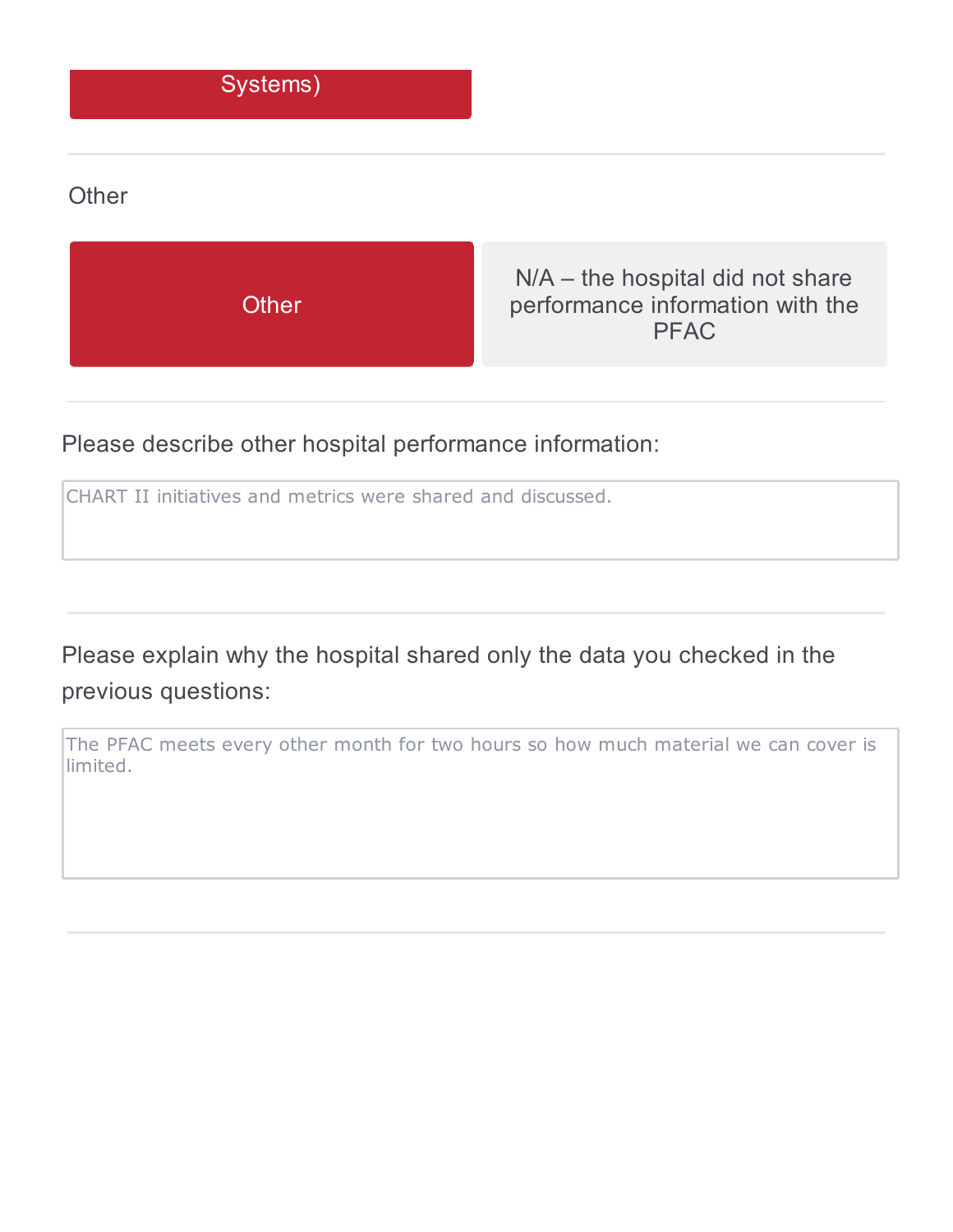Please describe how the PFAC was engaged in discussions around these data above and any resulting quality improvement initiatives:

# **The PFAC participated in activities related to the following state or national quality of care initiatives (click all that apply):**

National Patient Safety Hospital Goals

| Identifying patient safety risks | Preventing mistakes in surgery |
|----------------------------------|--------------------------------|
| Identifying patients correctly   | Using alarms safely            |
| <b>Preventing infection</b>      | Using medicines safely         |

#### Prevention and errors

| Care transitions (e.g., discharge<br>planning, passports, care<br>coordination, and follow up<br>between care settings) | <b>Human Factors Engineering</b> |
|-------------------------------------------------------------------------------------------------------------------------|----------------------------------|
|                                                                                                                         |                                  |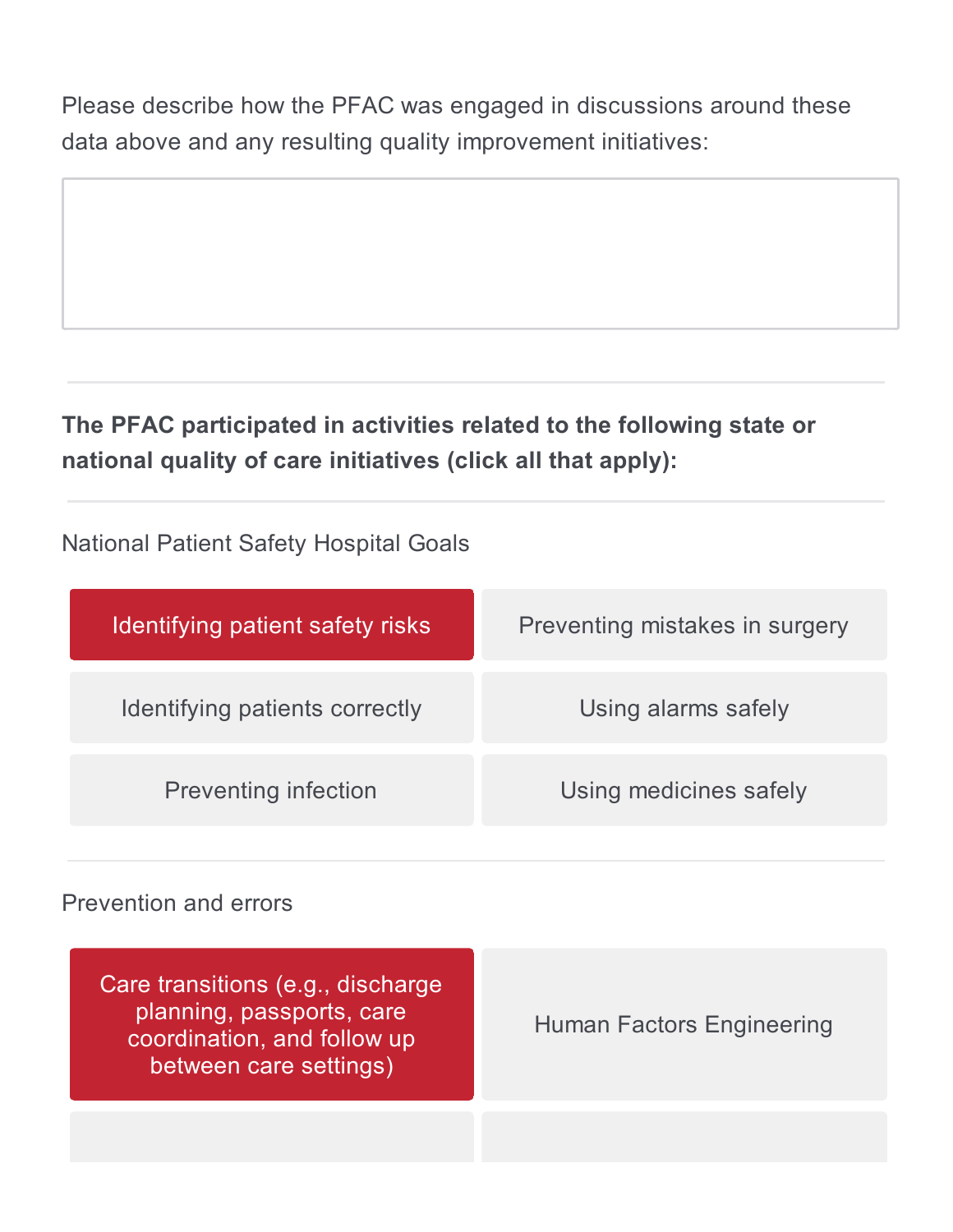| <b>Checklists</b>                           | <b>Fall prevention</b> |
|---------------------------------------------|------------------------|
| Electronic Health Records-related<br>errors | <b>Safety</b>          |
| Hand-washing initiatives                    | <b>Team training</b>   |

# Decision-making and advanced planning

| End of life planning (e.g., hospice, | Improving information for patients           |
|--------------------------------------|----------------------------------------------|
| palliative, advanced directives)     | and families                                 |
| Health care proxies                  | Informed decision making/informed<br>consent |

# Additional quality initiatives

Disclosure of harm and apology Rapid response teams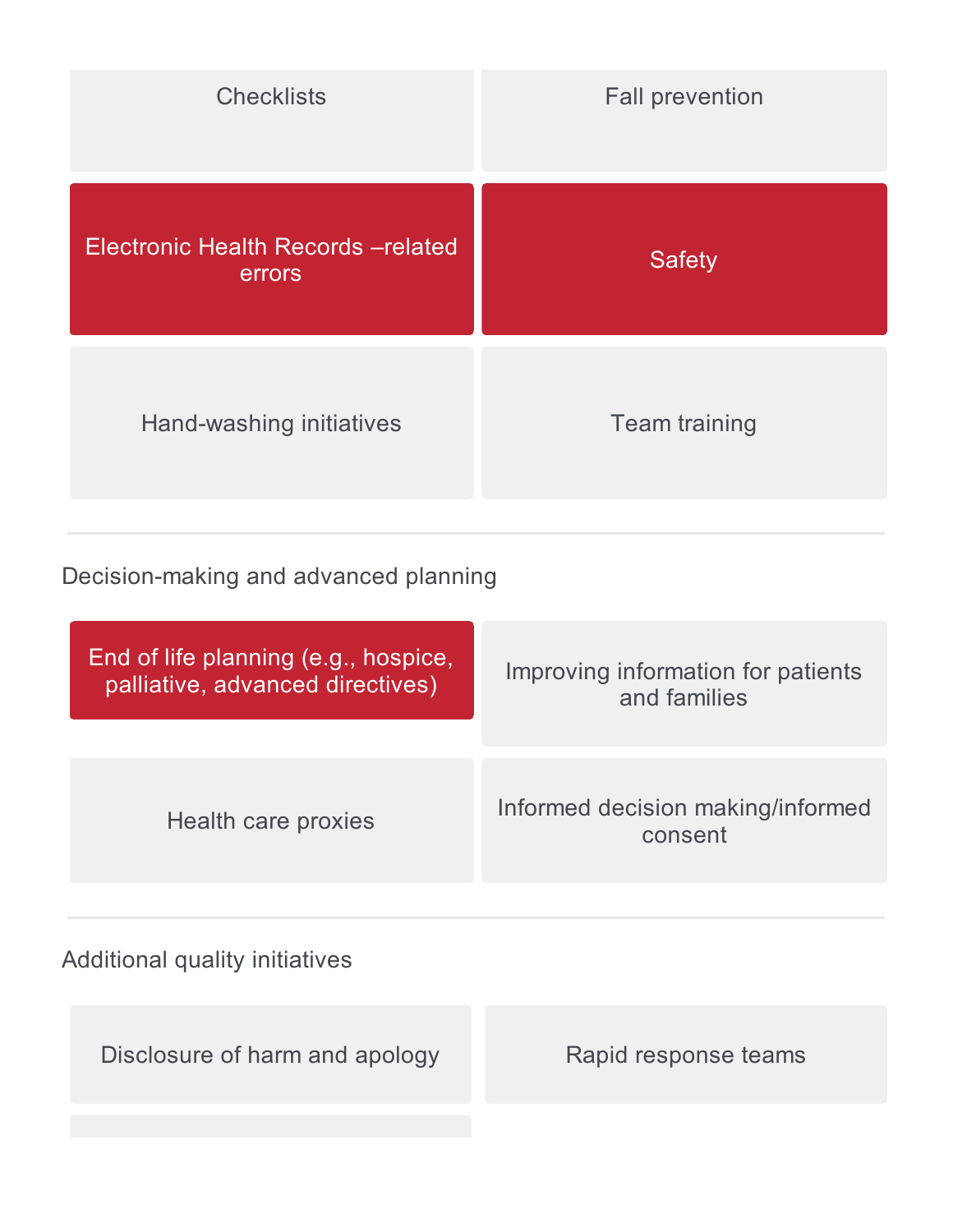

Were any members of your PFAC engaged in advising on research studies?

| Yes |  |  |  |
|-----|--|--|--|
| No  |  |  |  |
|     |  |  |  |

**Section 6: PFAC Annual Report**

**We strongly suggest that all PFAC members approve reports prior to submission.**

The following individuals approved this report prior to submission (list name and indicate whether staff or patient/family advisor):

Kathy Schuler - staff

Describe the process by which this PFAC report was completed and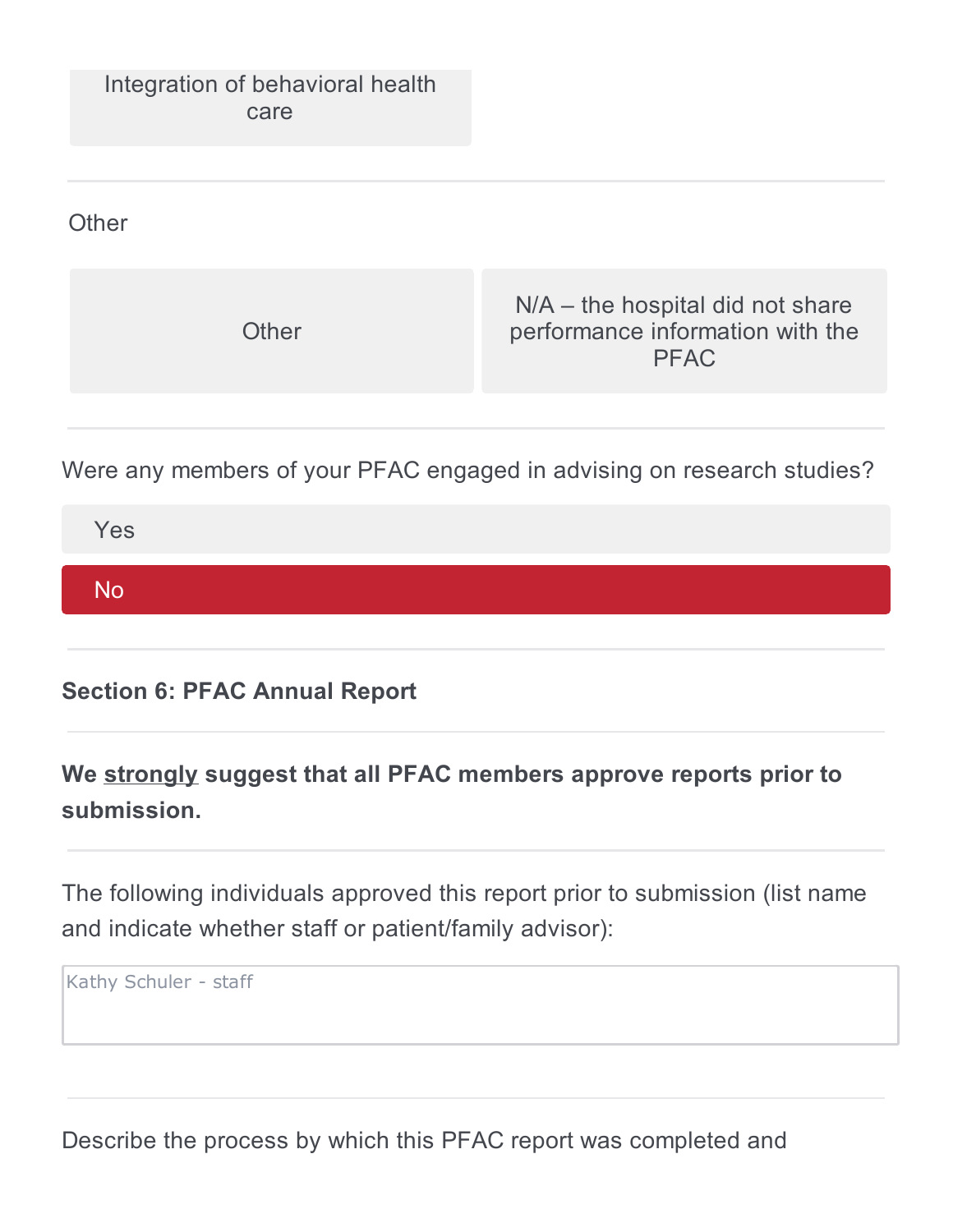approved at your institution (choose the best option).

Collaborative process: staff and PFAC members both wrote and/or edited the report

Staff wrote report and PFAC members reviewed it

Staff wrote report

**Other** 

**Massachusetts law requires that each hospital's annual PFAC report be made available to the public upon request. Answer the following questions about the report:**

We post the report online.

Yes, link:



We provide a phone number or e-mail address on our website to use for requesting the report.

Yes, phone number/e-mail address:

781-756-2216